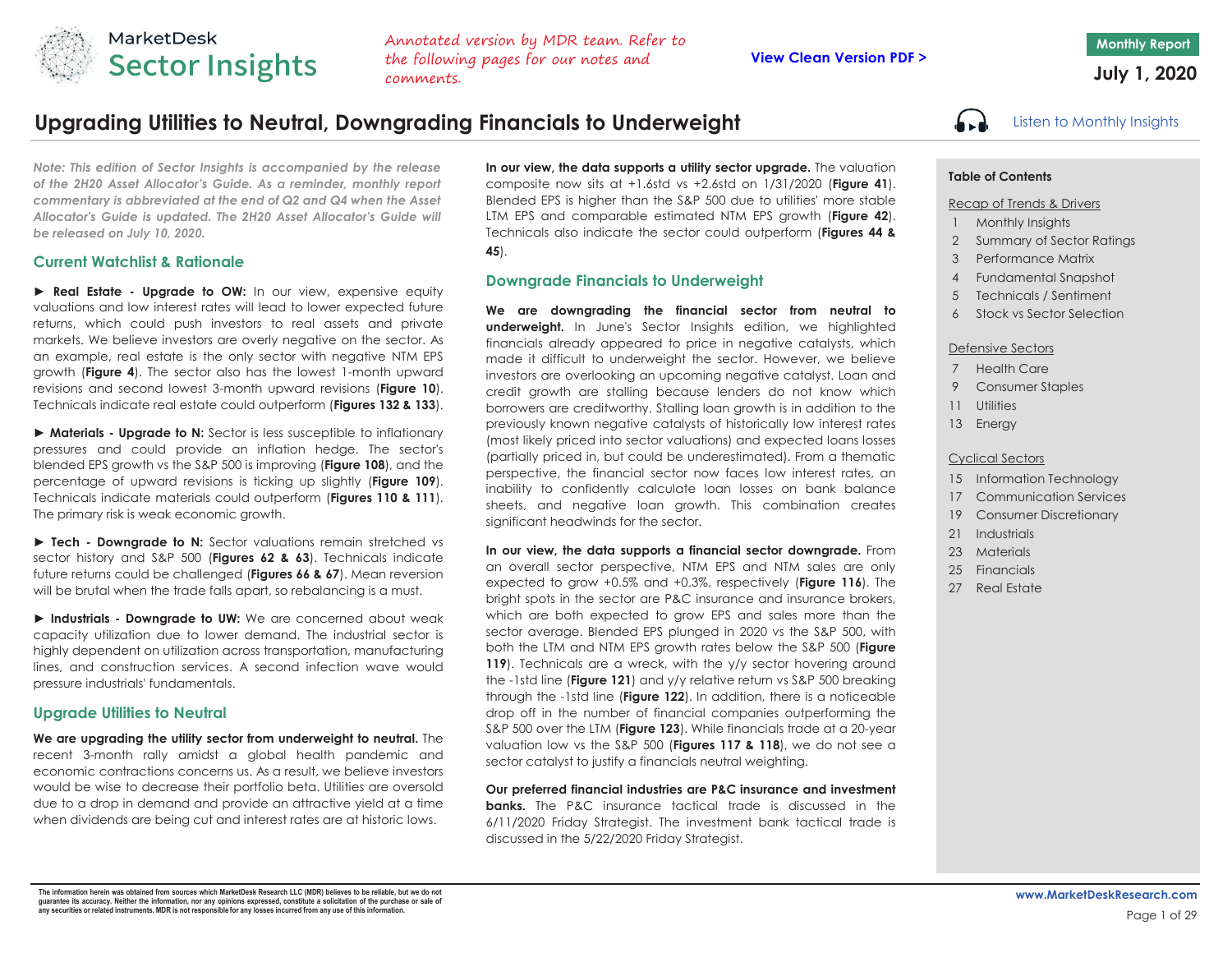

MarketDesk Sector Ratings: The goal of sector ratings and the following analysis is to simplify sector investing by focusing on the key drivers of risk and return. Below is a summary of our allocation views for the next 12 months. Up / down arrows indicate a positive ( ▲) or negative ( ▼) change in view since the prior monthly report.

#### ● Neutral (N) ● Underweight (UW) ● Overweight (OW)

|                           |                  | <b>Allocation View</b> |           | <b>Beta</b> | <b>Dividend</b> |        | Performance (%) |         |         | Asset Flows (%) |        | <b>Rationale</b>                                                                                                   |
|---------------------------|------------------|------------------------|-----------|-------------|-----------------|--------|-----------------|---------|---------|-----------------|--------|--------------------------------------------------------------------------------------------------------------------|
| Sector                    | Chg              |                        | OW        |             | Yield           |        | 6M              | 1Y.     | 1M      |                 | 1Y     |                                                                                                                    |
| <b>U.S. Sectors</b>       |                  |                        |           |             |                 |        |                 |         |         |                 |        |                                                                                                                    |
| Comm Svcs                 |                  | $\bullet$              | $\bullet$ | 0.87        | 1.02%           | 0.1    | $-0.5$          | 8.4     | $-0.7$  | 27.0            | 38.0   | Mixture of high growth Interactive Media & low beta Telecom; The "Stay at Home Sector"                             |
| Tech                      |                  | $\circ$                |           | 1.08        | 1.15%           | 6.9    | 14.7            | 35.4    | .4      | 8.9             | 17.0   | Valuation composite +2.7 std vs 5yr average (Fig 4); Technical setup is concerning (Figs 66-67)                    |
| <b>Health Care</b>        |                  | $\bullet$              |           | 0.84        | 1.61%           | $-2.4$ | $-1.0$          | 10.5    | $-6.1$  | 13.0            | 13.0   | 2020 election risk subsiding; Sector could face pent up demand after high margin elective surgeries resume         |
| Cons Disc                 |                  | $\circ$                |           | 0.96        | 1.20%           | 3.1    | 2.4             | 8.4     | $-2.3$  | $-7.2$          | $-8.3$ | Amazon & online retailers driving the sector higher; Reliant on consumer demand; Second infection wave = Big risk  |
| Energy                    |                  | $^{\circ}$             |           | 1.35        | 5.87%           | $-1.1$ | $-35.2$         | $-34.3$ | 2.9     | 32.0            | 20.0   | Oil demand collapse leading to dwindling storage supply and plunging prices; Long road to recovery                 |
| Real Estate               |                  | $\bullet$              |           | 1.11        | 3.96%           | 2.4    | $-13.9$         | $-6.6$  | 0.3     | $-5.1$          | $-1.9$ | Investors overly pessimistic in our view; Technicals present an attractive set up (Figs 132-133)                   |
| Industrials               |                  | $\bullet$              |           | 1.07        | 2.21%           | 2.0    | $-14.8$         | $-9.3$  | 6.7     | $-0.5$          | $-5.4$ | Face low capacity utilization & disrupted supply chain as manufacturers start / stop / re-start production lines   |
| <b>Utilities</b>          | $\blacktriangle$ |                        |           | 0.98        | 3.44%           | $-4.7$ | $-11.2$         | $-2.1$  | 5.7     | 13.0            | 23.0   | Prefer Utilities over Cons Stples as defensive play; Technicals present an attractive set up (Figs 44-45)          |
| Financials                |                  |                        |           | 1.22        | 2.64%           | $-0.5$ | $-23.8$         | $-13.9$ | $-4.1$  | $-8.8$          |        | -19.0 Low interest rates & deteriorating credit quality priced in, but loan growth stalling is not in our view     |
| <b>Materials</b>          |                  |                        |           | 1.04        | 2.14%           | 2.2    | $-7.3$          | $-1.6$  | $-13.0$ | 3.6             | $-9.5$ | Ability to raise prices if production costs increase; Stimulus could lead to inflation & materials provide a hedge |
| Cons Stpls                |                  |                        |           | 0.76        | 2.76%           | $-0.2$ | $-5.7$          | 3.8     | $-4.5$  | 4.0             | 8.5    | Consumers are stocking up on low margin basic essentials; Low beta will underperform in rally                      |
| <b>U.S. Sector Groups</b> |                  |                        |           |             |                 |        |                 |         |         |                 |        |                                                                                                                    |
| Cyclicals                 |                  | $\circ$                |           | 1.05        | 2.05%           | 2.3    | $-6.2$          | 3.0     | $-1.6$  | 2.5             | 1.6    | Limited upside in our view while the economy reopens and investors can assess the economic damage                  |
| Defensive                 |                  |                        |           | 0.86        | 2.60%           | $-2.4$ | $-6.0$          | 4.0     | $-1.7$  | 10.0            | 15.0   | Be prepared to quickly rotate to defensives if case counts continue to increase                                    |

Performance is total return including dividends. Beta versus S&P 500 Index for past 6 months. Asset Flows use 5 largest ETFs for each category and divide total net flows by total beginning of period AUM. MSCI USA Defensive Sectors include Health Care, Consumer Staples, and Utilities. MSCI USA Cyclical Sectors include Information Technology, Industrials, Communication Services, Consumer Discretionary, Materials, Financials, and Real Estate. N *Energy is currently removed from defensive sectors due to the sector's idiosyncratic risk drivers.*

## **Figure 1: Performance of MDR Ratings – June 2020**



**― June 2020 Figure 2: Long / Short Model Portfolio ― Monthly Performance**

The average monthly performance assumes long OW sectors and short UW sectors. Returns do not factor in borrowing cost.



*Source: MarketDesk Research*

*Source: MarketDesk Research. Note: MDR Sector Ratings began in December 2019.*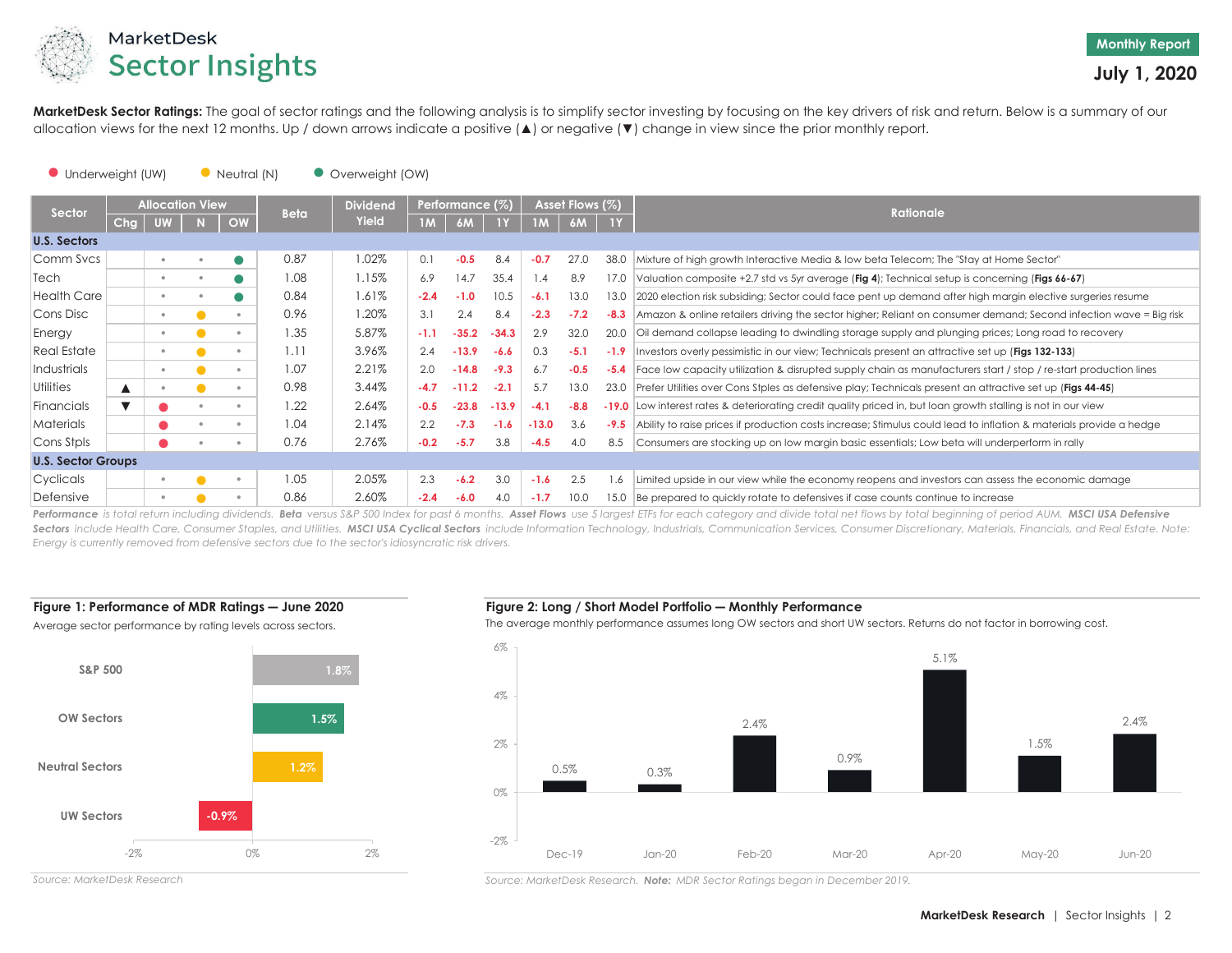

## **Figure 3: U.S. Sector Total Returns**

|       | July                | August                   | September                 | October               | November            | December           | January                  | February                    | March                    | April              | May                 | June                |                      |                      |
|-------|---------------------|--------------------------|---------------------------|-----------------------|---------------------|--------------------|--------------------------|-----------------------------|--------------------------|--------------------|---------------------|---------------------|----------------------|----------------------|
|       | 2019                | 2019                     | 2019                      | 2019                  | 2019                | 2019               | 2020                     | 2020                        | 2020                     | 2020               | 2020                | 2020                | <b>YTD</b>           | 1-Year               |
|       |                     |                          |                           |                       |                     |                    |                          |                             |                          |                    |                     |                     |                      |                      |
| Best  | <b>Tech</b><br>3.5% | <b>Utilities</b><br>5.1% | <b>Financials</b><br>4.5% | <b>Health</b><br>5.1% | <b>Tech</b><br>5.4% | Energy<br>6.0%     | <b>Utilities</b><br>6.7% | <b>Comm Svcs</b><br>$-5.6%$ | <b>Health</b><br>$-3.9%$ | Energy<br>30.8%    | <b>Tech</b><br>7.2% | <b>Tech</b><br>6.9% | <b>Tech</b><br>14.7% | <b>Tech</b><br>35.4% |
|       | <b>Comm Sycs</b>    | <b>Real Estate</b>       | <b>Utilities</b>          | <b>Tech</b>           | <b>Financials</b>   | <b>Tech</b>        | <b>Tech</b>              | <b>Health</b>               | <b>Cons Stpls</b>        | <b>Cons Disc</b>   | <b>Comm Sycs</b>    | <b>Cons Disc</b>    | <b>Cons Disc</b>     | <b>Health</b>        |
|       | 3.4%                | 3.7%                     | 4.2%                      | 3.9%                  | 5.1%                | 4.3%               | 4.0%                     | $-6.6%$                     | $-5.6%$                  | 18.9%              | $6.9\%$             | 3.1%                | 2.4%                 | 10.5%                |
|       | <b>Financials</b>   | <b>Cons Stpls</b>        | Energy                    | <b>Comm Svcs</b>      | <b>Health</b>       | <b>Health</b>      | <b>Real Estate</b>       | <b>Real Estate</b>          | <b>Tech</b>              | <b>Materials</b>   | <b>Materials</b>    | <b>Real Estate</b>  | <b>Comm Svcs</b>     | <b>Cons Disc</b>     |
|       | 2.4%                | 2.2%                     | 4.0%                      | 3.0%                  | 5.0%                | 3.5%               | 1.2%                     | $-7.0\%$                    | $-8.6%$                  | 15.2%              | $6.9\%$             | 2.4%                | $-0.5%$              | 8.4%                 |
|       | <b>Cons Stpls</b>   | <b>Health</b>            | <b>Materials</b>          | <b>Financials</b>     | <b>Industrials</b>  | <b>Utilities</b>   | <b>Comm Svcs</b>         | <b>Tech</b>                 | <b>Utilities</b>         | <b>Comm Svcs</b>   | <b>Cons Disc</b>    | <b>Materials</b>    | Health               | <b>Comm Svcs</b>     |
|       | 2.3%                | $-0.6%$                  | 3.2%                      | 2.5%                  | 4.5%                | 3.3%               | $0.6\%$                  | $-7.3%$                     | $-10.1%$                 | 14.4%              | 6.5%                | $2.2\%$             | $-1.0%$              | 8.4%                 |
|       | <b>Real Estate</b>  | <b>Cons Disc</b>         | <b>Industrials</b>        | <b>Industrials</b>    | <b>Comm Sycs</b>    | <b>Materials</b>   | <b>Cons Stpls</b>        | <b>Cons Disc</b>            | <b>Materials</b>         | <b>Tech</b>        | <b>Industrials</b>  | <b>Industrials</b>  | <b>Cons Stpls</b>    | <b>Cons Stpls</b>    |
|       | 1.7%                | $-0.9%$                  | 3.0%                      | 1.1%                  | 3.2%                | 2.9%               | 0.3%                     | $-7.6%$                     | $-14.1%$                 | 13.7%              | 5.4%                | 2.0%                | $-5.7%$              | 3.8%                 |
|       | <b>Cons Disc</b>    | <b>Tech</b>              | <b>Real Estate</b>        | <b>Real Estate</b>    | <b>Materials</b>    | <b>Cons Disc</b>   | <b>Cons Disc</b>         | <b>Cons Stpls</b>           | <b>Comm Svcs</b>         | <b>Health</b>      | <b>Utilities</b>    | <b>Comm Svcs</b>    | <b>Materials</b>     | <b>Materials</b>     |
|       | 1.3%                | $-1.5%$                  | 1.9%                      | 1.1%                  | 3.2%                | 2.8%               | $-0.1%$                  | $-8.2%$                     | $-14.4%$                 | 12.6%              | 4.2%                | 0.1%                | $-7.3%$              | $-1.6\%$             |
|       | <b>Industrials</b>  | <b>Industrials</b>       | <b>Cons Stpls</b>         | <b>Cons Disc</b>      | <b>Energy</b>       | <b>Financials</b>  | <b>Industrials</b>       | <b>Materials</b>            | <b>Cons Disc</b>         | <b>Financials</b>  | <b>Health</b>       | <b>Cons Stpls</b>   | <b>Utilities</b>     | <b>Utilities</b>     |
|       | 0.5%                | $-2.6%$                  | 1.7%                      | 0.1%                  | 1.6%                | 2.6%               | $-0.4%$                  | $-8.5%$                     | $-15.0%$                 | 9.5%               | 3.3%                | $-0.2%$             | $-11.2%$             | $-2.1%$              |
|       | <b>Utilities</b>    | <b>Comm Sycs</b>         | <b>Tech</b>               | <b>Materials</b>      | <b>Cons Stpls</b>   | <b>Cons Stpls</b>  | <b>Financials</b>        | <b>Utilities</b>            | <b>Industrials</b>       | <b>Real Estate</b> | <b>Financials</b>   | <b>Financials</b>   | <b>Real Estate</b>   | <b>Real Estate</b>   |
|       | $-0.1%$             | $-2.8%$                  | 1.6%                      | 0.0%                  | 1.4%                | 2.4%               | $-2.7%$                  | $-9.9\%$                    | $-18.7%$                 | 9.0%               | 2.7%                | $-0.5%$             | $-13.9%$             | $-6.6%$              |
|       | <b>Materials</b>    | <b>Materials</b>         | <b>Cons Disc</b>          | <b>Cons Stpls</b>     | <b>Cons Disc</b>    | <b>Comm Svcs</b>   | <b>Health</b>            | <b>Industrials</b>          | <b>Real Estate</b>       | <b>Industrials</b> | <b>Energy</b>       | Energy              | <b>Industrials</b>   | <b>Industrials</b>   |
|       | $-0.3%$             | $-2.8%$                  | 1.3%                      | $-0.4%$               | 1.3%                | $2.2\%$            | $-2.7%$                  | $-9.9\%$                    | $-19.3%$                 | 8.8%               | 2.0%                | $-1.1%$             | $-14.8%$             | $-9.3%$              |
|       | Energy              | <b>Financials</b>        | <b>Health</b>             | <b>Utilities</b>      | <b>Real Estate</b>  | <b>Real Estate</b> | <b>Materials</b>         | <b>Financials</b>           | <b>Financials</b>        | <b>Cons Stpls</b>  | <b>Real Estate</b>  | <b>Health</b>       | <b>Financials</b>    | <b>Financials</b>    |
| ▼     | $-1.6%$             | $-4.7%$                  | $-0.1%$                   | $-0.8%$               | $-1.3%$             | 0.7%               | $-6.2%$                  | $-11.2%$                    | $-21.1%$                 | 7.0%               | 1.7%                | $-2.4%$             | $-23.8%$             | $-13.9\%$            |
|       | Health              | Energy                   | <b>Comm Svcs</b>          | Energy                | <b>Utilities</b>    | <b>Industrials</b> | Energy                   | Energy                      | Energy                   | <b>Utilities</b>   | <b>Cons Stpls</b>   | <b>Utilities</b>    | Energy               | <b>Energy</b>        |
| Worst | $-1.6%$             | $-8.3%$                  | $-0.3%$                   | $-2.1%$               | $-1.9%$             | $-0.2%$            | $-11.0%$                 | $-15.3%$                    | $-34.6%$                 | 3.3%               | 1.7%                | $-4.7%$             | $-35.2%$             | $-34.3%$             |

| July      | August    | September        | October   | November         | December        | January         | February        | March     | April           | May             | June             |            |           |
|-----------|-----------|------------------|-----------|------------------|-----------------|-----------------|-----------------|-----------|-----------------|-----------------|------------------|------------|-----------|
| 2019      | 2019      | 2019             | 2019      | 2019             | 2019            | 2020            | 2020            | 2020      | 2020            | 2020            | 2020             | <b>YTD</b> | i-Year    |
|           |           |                  |           |                  |                 |                 |                 |           |                 |                 |                  |            |           |
| Cyclical  | Defensive | <b>Cyclical</b>  | Cyclical  | <b>Cyclical</b>  | Defensive       | Defensive       | <b>Cyclical</b> | Defensive | <b>Cyclical</b> | <b>Cyclical</b> | Cyclical         | Defensive  | Defensive |
| 1.8%      | 2.2%      | 2.2%             | $1.7\%$   | 3.0%             | 3.1%            | 1.5%            | $-8.2%$         | $-6.5%$   | 12.8%           | 5.3%            | 2.3%             | $-6.0\%$   | 4.0%      |
| Defensive | Cyclical  | <b>Defensive</b> | Defensive | <b>Defensive</b> | <b>Cyclical</b> | <b>Cyclical</b> | Defensive       | Cyclical  | Defensive       | Defensive       | <b>Defensive</b> | Cyclical   | Cyclical  |
| 0.2%      | $-1.7%$   | 2.0%             | $1.3\%$   | $1.5\%$          | 2.2%            | $-0.5%$         | $-8.2%$         | $-15.9%$  | $7.6\%$         | 3.1%            | $-2.4%$          | $-6.2%$    | 3.0%      |

MSCI USA Defensive Sectors include Health Care, Consumer Staples, and Utilities. MSCI USA Cyclical Sectors include Information Technology, Industrials, Communication Services, Consumer Discretionary, Materials, Financials, *and Real Estate. Note: Energy is currently removed from defensive sectors due to the sector's idiosyncratic risk drivers.*

**Monthly Report**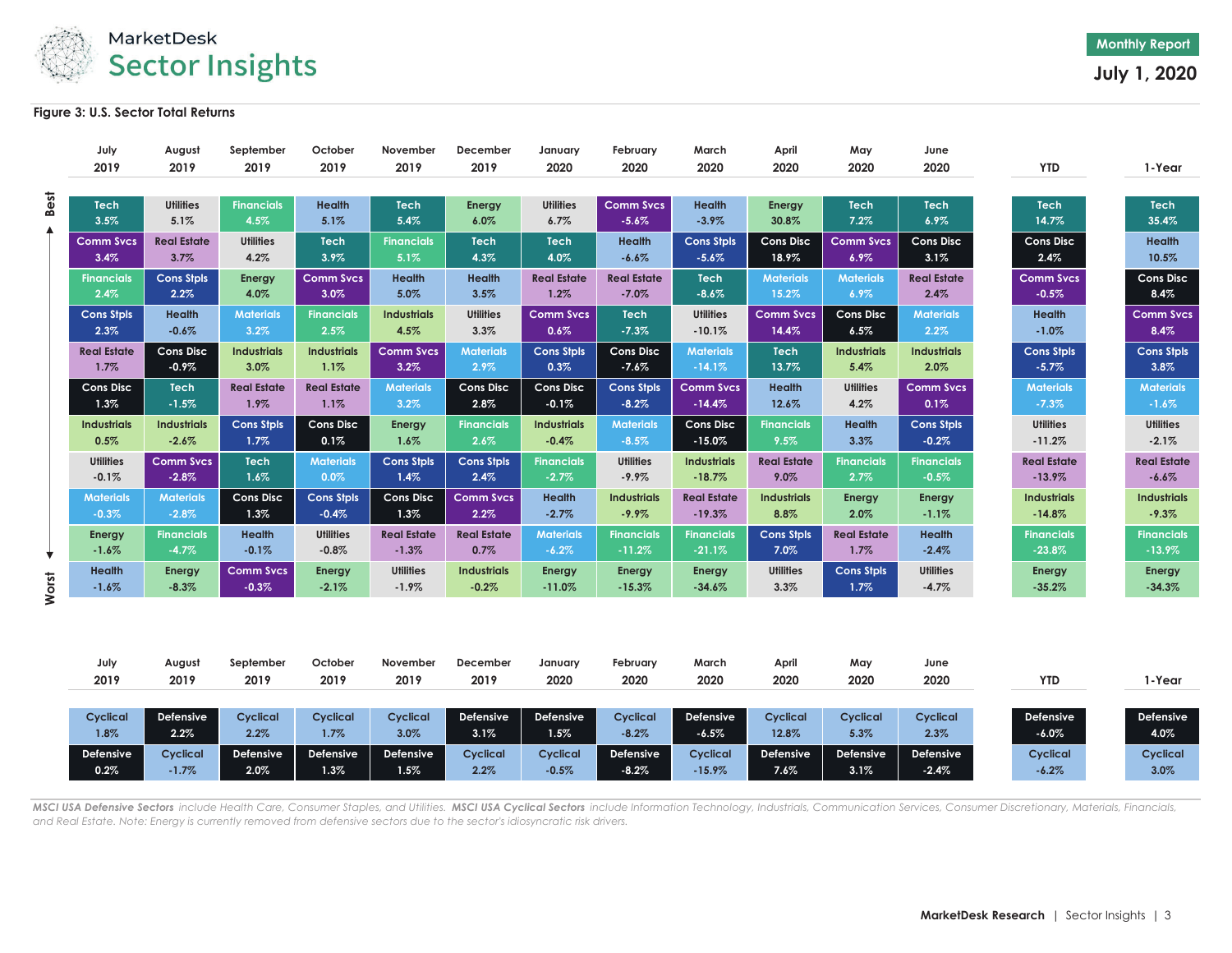

## **Figure 4: Valuation & Earnings Snapshot**

|           |                          |          |                            |            |           | <b>Valuation Multiples</b> |      |                 |           |                   |                          | <b>Earnings Growth</b>     |                            | <b>Factor Exposure</b>    |
|-----------|--------------------------|----------|----------------------------|------------|-----------|----------------------------|------|-----------------|-----------|-------------------|--------------------------|----------------------------|----------------------------|---------------------------|
|           | Sector                   |          | <b>Valuation Composite</b> |            | LTM $P/E$ | NTM $P/E$                  | P/B  | <b>EV/Sales</b> | EV/EBITDA | LTM EPS<br>Growth | <b>NTM EPS</b><br>Growth | <b>LTM Sales</b><br>Growth | <b>NTM Sales</b><br>Growth | <b>Quant Factor Tilts</b> |
|           | <b>S&amp;P 500 Index</b> | $-3$ std |                            | $+3$ std   | 21.2x     | 21.7x                      | 3.5x | 2.8x            | 14.3x     | $-10.1%$          | 3.8%                     | $-0.5%$                    | 2.0%                       |                           |
|           | Comm Svcs                |          |                            | $• +1.0$   | 25.8x     | 26.9x                      | 3.1x | 3.2x            | 11.1x     | $-4.0$            | 3.0                      | 5.3                        | 3.3                        |                           |
| <b>OW</b> | Tech                     |          |                            | $+2.7 - 9$ | 24.6x     | 24.9x                      | 8.8x | 5.8x            | 19.0x     | 1.6               | 8.5                      | 2.6                        | 5.1                        | Growth, Momentum          |
|           | <b>Health Care</b>       |          |                            | $• +1.1$   | 16.7x     | 16.4x                      | 4.6x | 2.5x            | 15.4x     | 5.4               | 8.0                      | 10.2                       | 6.7                        | Growth                    |
|           | Cons Disc                |          |                            |            | 36.9x     | 38.7x                      | 8.5x | 2.0x            | 15.1x     | $-28.6$           | 26.8                     | $-2.4$                     | 1.6                        | Momentum                  |
|           | Energy                   | $-2.4$   |                            |            | $-131.4x$ | $-124.3x$                  | 1.2x | 1.1x            | 7.3x      | $-67.2$           | 408.9                    | $-17.4$                    | $-5.7$                     | Value                     |
| N         | Financials               |          | $\bullet$ -0.3             |            | 14.4x     | 14.4x                      | 1.1x | 2.3x            | 12.0x     | $-16.1$           | 0.5                      | $-1.2$                     | 0.3                        | Value                     |
|           | <b>Real Estate</b>       |          | $-0.3$                     |            | 17.8x     | 17.4x                      | 2.3x | 7.1x            | 17.7x     | $-2.3$            | $-2.9$                   | $-2.3$                     | $-0.7$                     | Value, Momentum           |
|           | Industrials              |          |                            | $• +1.6$   | 25.1x     | 25.2x                      | 4.4x | 2.0x            | 11.8x     | $-27.8$           | 15.1                     | $-8.4$                     | $-1.8$                     | Momentum                  |
|           | <b>Materials</b>         |          |                            | $+0.9$     | 21.0x     | 21.6x                      | 2.5x | 2.3x            | 11.9x     | $-23.4$           | 3.6                      | $-13.1$                    | $-0.9$                     | Momentum                  |
| <b>UW</b> | Cons Stpls               |          | $+0.4$                     |            | 19.8x     | 19.2x                      | 5.6x | 1.7x            | 13.7x     | $-0.2$            | 3.5                      | 2.4                        | 2.3                        |                           |
|           | Utilities                |          | $+0.6$                     |            | 18.6x     | 17.2x                      | 1.9x | 4.6x            | 12.5x     | 5.3               | 3.8                      | 0.0                        | 1.5                        |                           |

**Valuation Composite** is average Z-Score of LTM P/E, NTM P/E, P/B, EV/Sales, and EV/EBITDA analyzing the past 5 years of data**. Growth Factor Tilt** = NTM Sales & EPS greater than S&P 500 Index. **Value Factor Tilt** = Valuat *composite negative for the sector. Momentum Factor = 1-month return higher than the S&P 500 Index.*





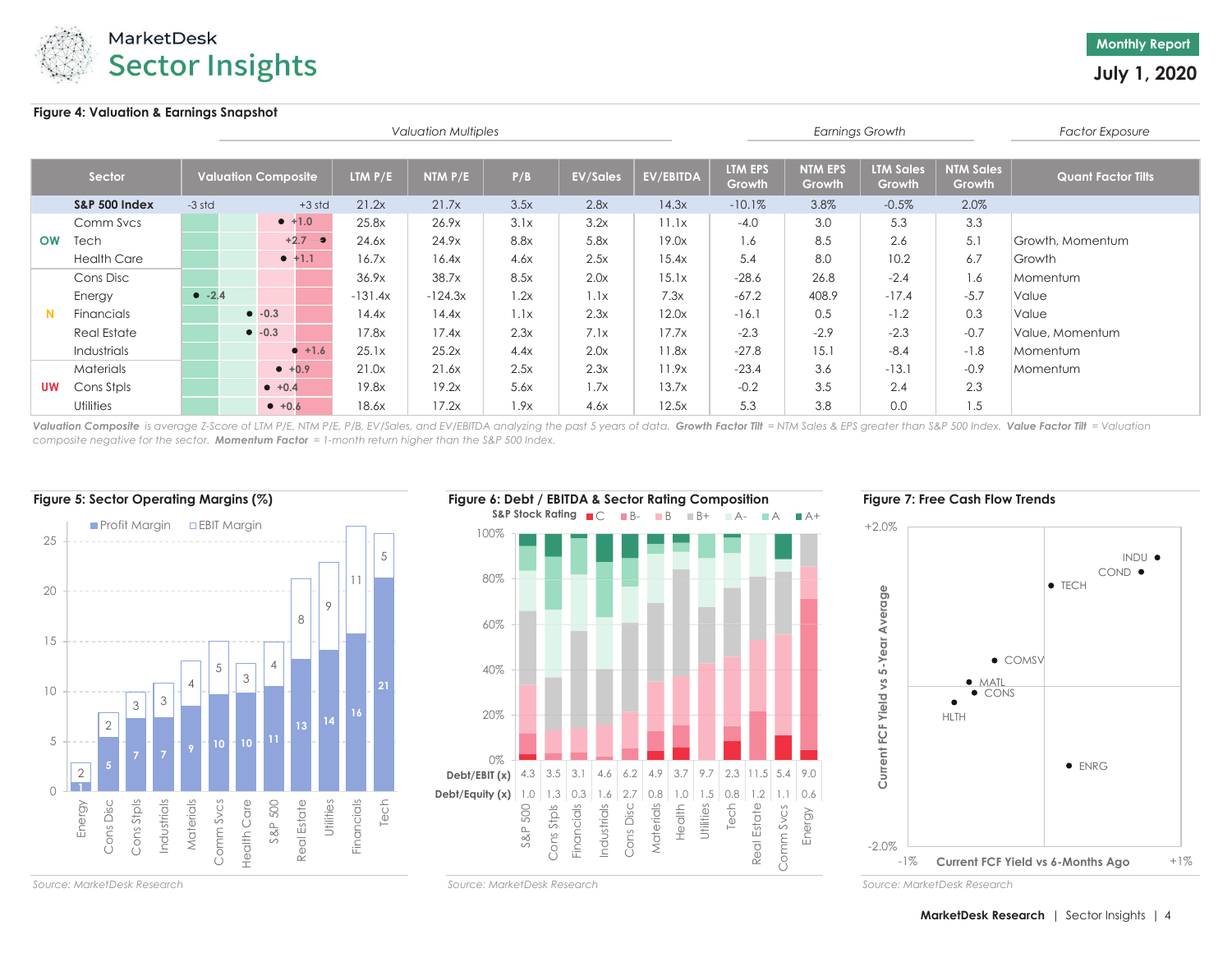

## **Figure 8: LTM Returns & Implied NTM Returns Figure 9: % of Index Above 50dma Figure 10: % of Sector with Upward EPS Revisions**

Providing a quantitative view into future sector performance, the implied NTM returns are based on regression analysis using weekly historical data since 2000.



#### *Source: MarketDesk Research*

## **Figure 11: 1-Month Asset Flows vs 1-Month Performance Figure 12: Cyclical vs Defensive Rolling LTM Returns Figure 13: Sector Correlation with S&P 500**

The scatter plot below highlights areas where investors are adding (or removing) capital based on recent returns.





**69%72%**

0% 50% 100%

### 6% 3%-20%-10%0%10%20%30% Jun-18 Aug-18 Oct-18 Dec-18 Feb-19 Apr-19 Jun-19 Aug-19 Oct-19 Dec-19 Feb-20 Apr-20

The relative performance between Cons Discretionary (Cyclical) and

Utilities & Energy remain technically weak...

# **July 1, 2020**

**Monthly Report**

A look at the underlying breadth of upward earnings revisions across sectors over the past 1 and 3-months.



### *Source: MarketDesk Research Source: MarketDesk Research*

The current correlation of each sector's daily movement to the S&P 500 vs its 2-year average level.



*Source: MarketDesk Research Source: MarketDesk Research*

 S&P 500FINS

Short-term technical strength based on the percentage of companies within each sector above their 50-day moving average.

Cons Staples (Defensive) often leads the S&P 500.  $-Cyclical vs. Defensive$   $\longrightarrow$  S&P 500

40%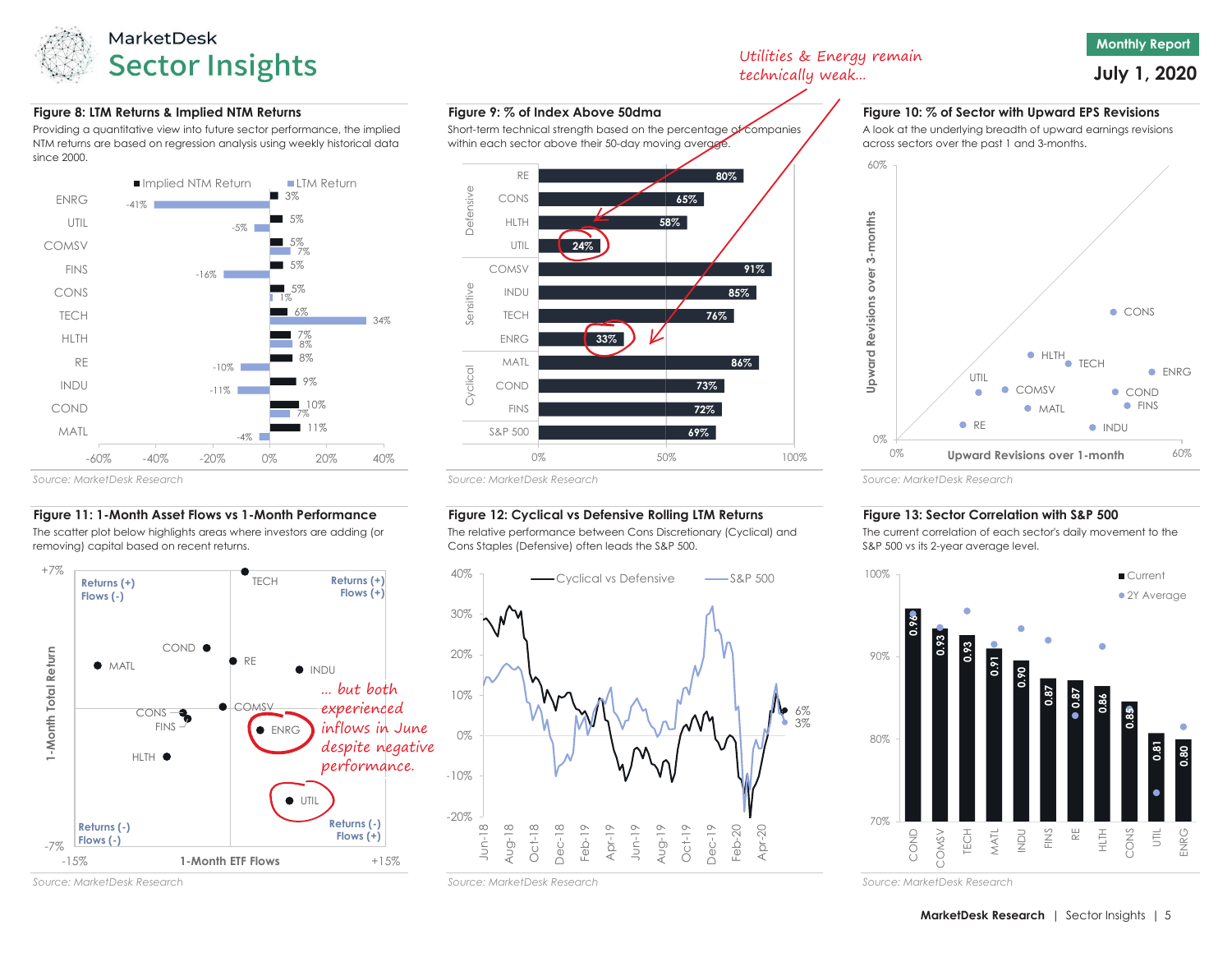

# **Stock vs Sector Selection**

The analysis below simplifies Sector Allocation into two investment regimes: stock selection and sector selection. The chart graphs the NTM P/E dispersion against performance intra-correlation for each sector. Both axes are standardized using z-scores based on month-end data vs the three-year moving average. The further <sup>a</sup> sector's value is from either axis, the stronger the implied investment regime. Performance correlation is measured by taking the average daily correlation of each company vs the sector average performance over the prior 3-months. Positive correlation indicates companies are moving together (e.g. sector allocation), while negative correlation indicates companies are moving independently of each other (e.g. stock selection). NTM P/E dispersion is calculated as the average amount of standard deviations each individual company's NTM P/E sits vs the company's 3-year average. High LTM P/E dispersion highlights countries where the average company is overvalued vs its 3-year average (e.g. active stock selection approach to identify superior stocks), while lower dispersion highlights countries where the average company trades below its 3-year average (e.g. passive allocations to ride country revaluation higher). NTM P/E levels above 50x are removed to cleanse the data.



*Source: MarketDesk Research. MSCI USA Defensive Sectors include Health Care, Consumer Staples, and Utilities. MSCI USA Cyclical Sectors include Information Technology, Industrials, Communication Services, Consumer Discretionary, Materials, Financials, and Real Estate. Note: Energy is currently removed from defensive sectors due to the sector's idiosyncratic risk drivers.*





*Source: MarketDesk Research*

## **Figure 16: 1-Month Change in NTM P/E Dispersion**



*Source: MarketDesk Research*

**July 1, 2020**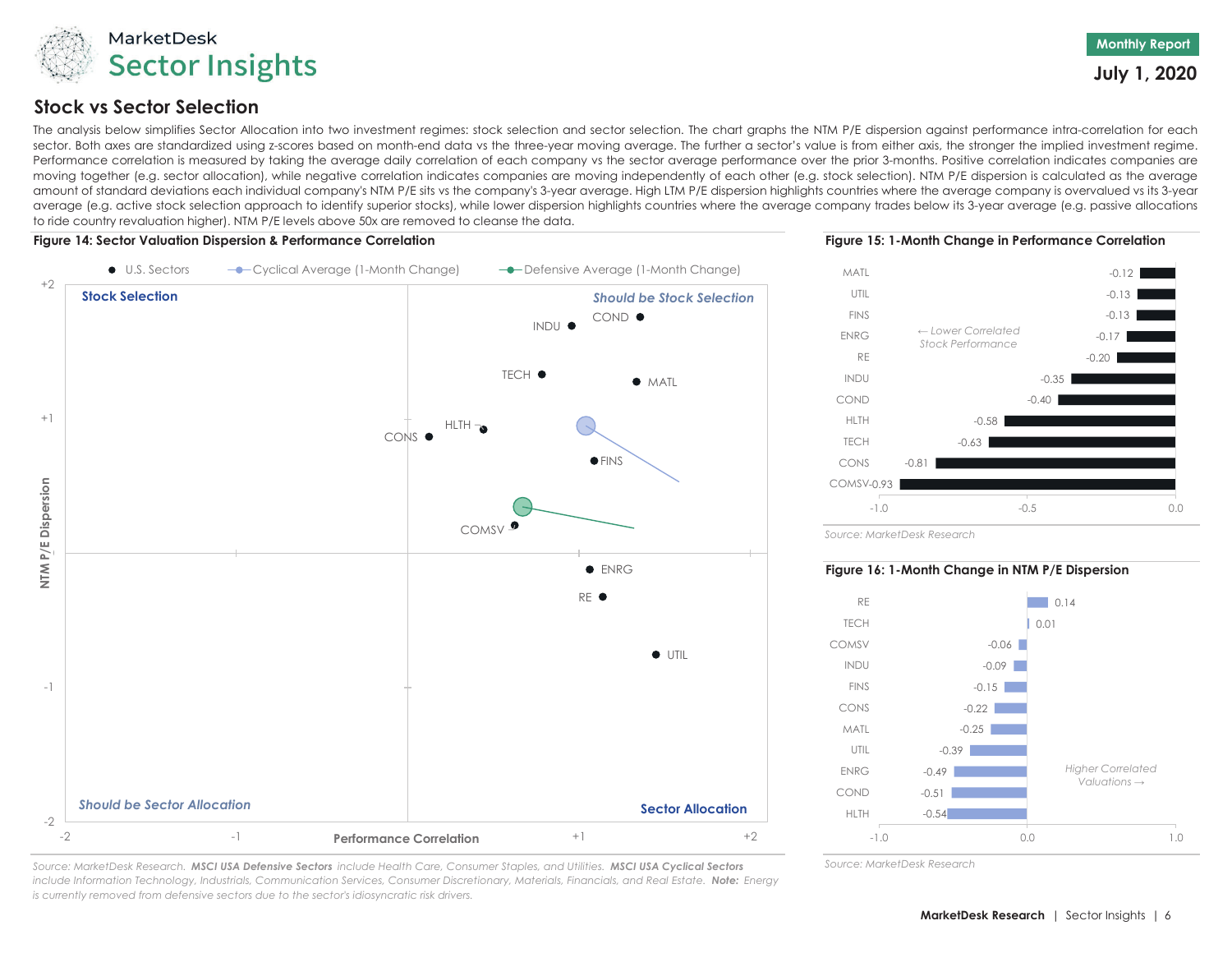# **Health Care**Fundamentals

## **Figure 17: Sector & Industry Snapshot**

|                             |                |         | <b>Operating Ratios</b> |           |                              |                  | <b>Earnings Growth</b> |                          |                          | Performance                       |                            |                          |                        |       |       |
|-----------------------------|----------------|---------|-------------------------|-----------|------------------------------|------------------|------------------------|--------------------------|--------------------------|-----------------------------------|----------------------------|--------------------------|------------------------|-------|-------|
| Sector / Industry           | <b>LTM P/E</b> | NTM P/E | P/B                     | EV/EBITDA | <b>EBIT</b><br><b>Margin</b> | Profit<br>Margin | Debt/<br><b>Equity</b> | <b>LTM EPS</b><br>Growth | <b>NTM EPS</b><br>Growth | <b>LTM Sales</b><br><b>Growth</b> | <b>NTM Sales</b><br>Growth |                          | Price Return (%)<br>3M | 6M    | $-1Y$ |
| <b>Health Care</b>          | 16.7x          | 16.4x   | 4.6x                    | 15.4x     | 12.8%                        | 9.8%             | 1.0x                   | 5.4%                     | 8.0%                     | 10.2%                             | 6.7%                       | $-3%$                    | 13%                    | $-2%$ | 8%    |
| Medical Services            | 86.4x          | 80.4x   | 4.9x                    | 19.4x     | 7.2                          | $-0.8$           | .4x                    | 7.4                      | 77.0                     | 6.3                               | 5.2                        |                          | 25                     |       | 20    |
| Biotech                     | 78.6x          | 71.7x   | 6.8x                    | 62.8x     | 19.5                         | 12.3             | 0.6x                   | 23.7                     | 48.3                     | 7.5                               | 9.0                        |                          | 26                     | 18    | - 32  |
| <b>Medical Distributors</b> | 11.6x          | 11.5x   | 5.7x                    | 8.4x      | 1.6                          | . .              | .8x                    | $-2.6$                   | 3.8                      | 4.4                               | 4.4                        | $\overline{\phantom{0}}$ | 16                     | 8     | 10    |
| Pharma                      | 19.3x          | 22.2x   | 4.8x                    | 18.4x     | 31.7                         | 22.9             | 1.2x                   | $-0.5$                   | 6.6                      | 1.5                               | 3.4                        | $-2$                     |                        |       | 17    |
| Managed Care                | 14.9x          | 14.2x   | 3.0x                    | 6.8x      | 6.4                          | 4.6              | 0.5x                   | 14.8                     | 11.1                     | 20.8                              | 10.5                       | -5                       | 16                     | $-2$  | -18   |
| Hospital/Nursing            | 20.9x          | 19.4x   | 13.3x                   | 8.8x      | 10.5                         | 3.6              | 15.7x                  | $-9.9$                   | 20.6                     | $-1.2$                            | 2.3                        | - 1                      | 8                      | $-21$ | $-11$ |

*The color blue (red) highlights the highest (lowest) value for each column among industries.*





*Source: MarketDesk Research*



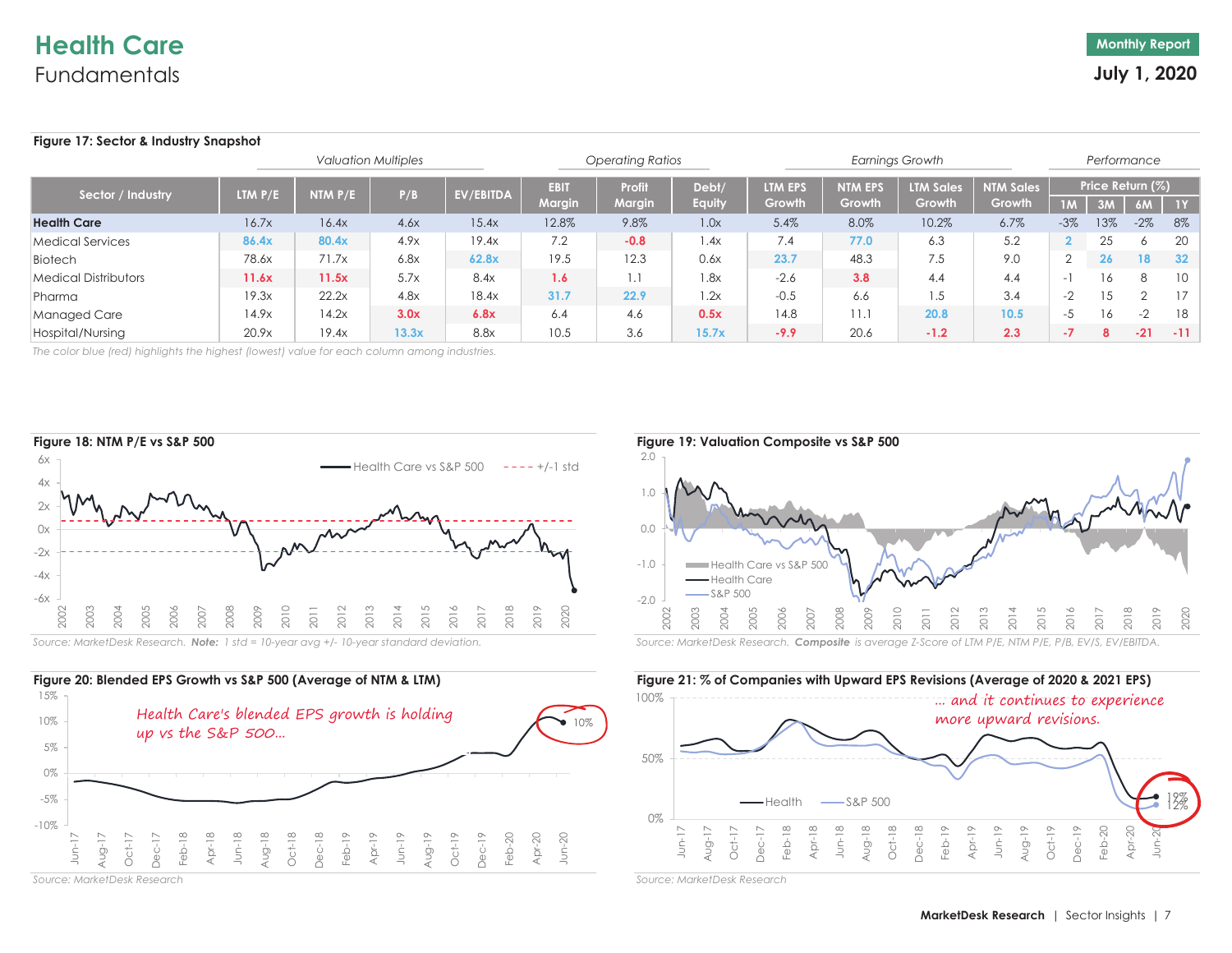# **Health Care**Technicals & Sentiment



*Source: MarketDesk Research*



*Source: MarketDesk Research*



*Source: MarketDesk Research. ETF Flows are based on 5 largest sector ETFs.*





*Source: MarketDesk Research. H/L Index = (% of New 52wk Highs vs % of New 52wk Lows)-(50%)*



*Source: MarketDesk Research. Value is based on NTM P/E. Growth is based on blended EPS growth (NTM & LTM). Quality is based on Profit Margin. Momentum is based on previous 3-month returns.*

**July 1, 2020**

**Monthly Report**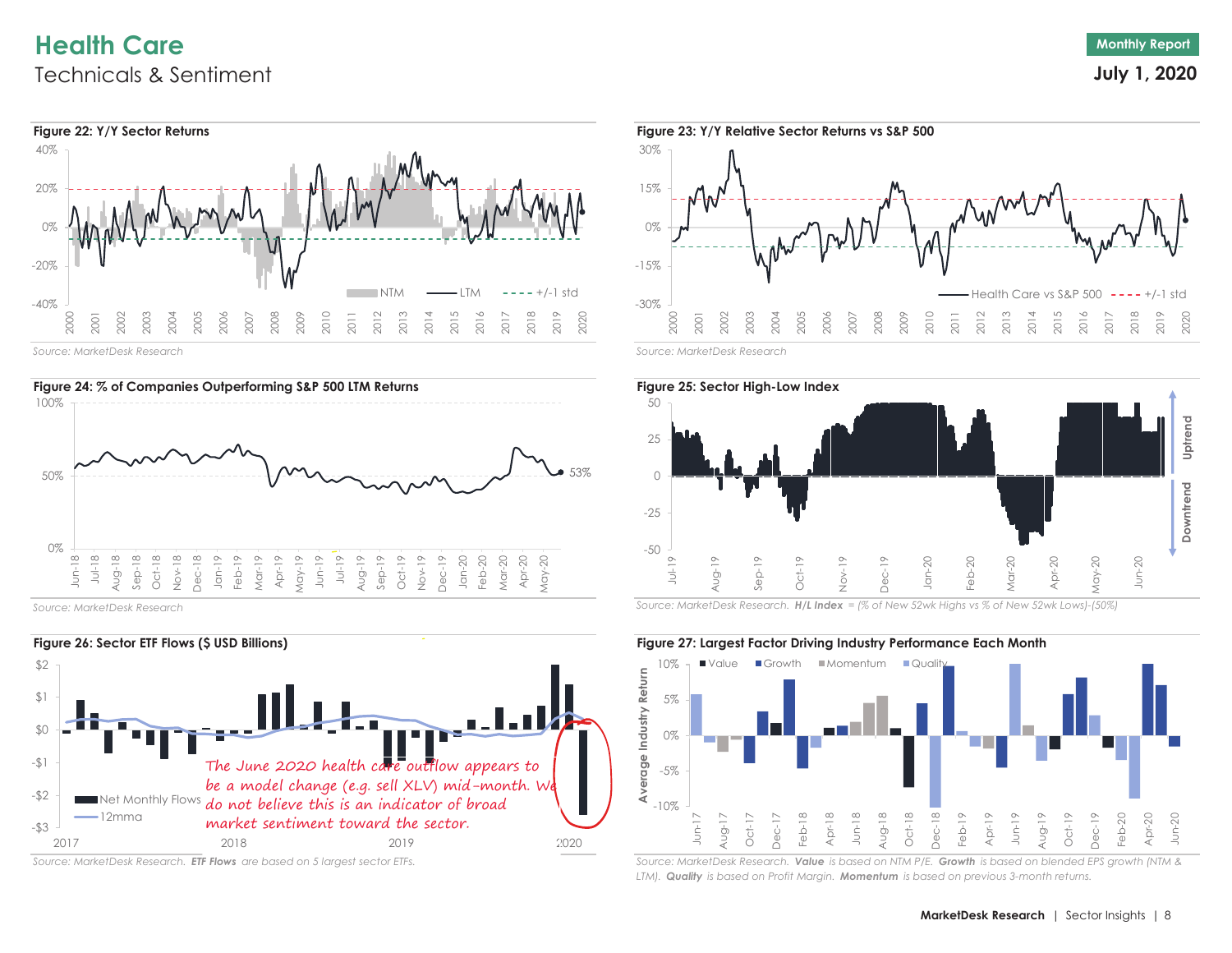## **Figure 28: Sector & Industry Snapshot**

|                           |           |           | <b>Valuation Multiples</b> |           |                              | <b>Operating Ratios</b> |                 |                   |                          | <b>Earnings Growth</b>     |                            |                |              | Performance               |       |
|---------------------------|-----------|-----------|----------------------------|-----------|------------------------------|-------------------------|-----------------|-------------------|--------------------------|----------------------------|----------------------------|----------------|--------------|---------------------------|-------|
| Sector / Industry         | LTM $P/E$ | NTM $P/E$ | P/B                        | EV/EBITDA | <b>EBIT</b><br><b>Margin</b> | Profi<br><b>Margin</b>  | Debt/<br>Equity | LTM EPS<br>Growth | <b>NTM EPS</b><br>Growth | <b>LTM Sales</b><br>Growth | <b>NTM Sales</b><br>Growth | 1M             | 3M           | <b>Price Return</b><br>6M | $-1Y$ |
| <b>Consumer Staples</b>   | 19.8x     | 19.2x     | 5.6x                       | 13.7x     | 9.9%                         | 7.4%                    | 1.3x            | $-0.2%$           | 3.5%                     | 2.4%                       | 2.3%                       | $-1%$          | 8%           | $-7\%$                    | $1\%$ |
| Household Durables        | 23.7x     | 23.1x     | 8.2x                       | 15.9x     | 19.4                         | 14.7                    | 1.3x            | 5.7               | 6.9                      | 1.7                        | 1.5                        | $\overline{2}$ | 12           | $-2$                      | -6    |
| <b>Food Distributors</b>  | 21.7x     | 22.6x     | 3.9x                       | 11.6x     | 2.5                          | 1.5                     | 2.4x            | $-14.1$           | 1.2                      | 6.2                        | 3.1                        |                | 21           | $-38$                     | $-26$ |
| Food Products             | 16.7x     | 17.4x     | 2.1x                       | 14.4x     | 16.3                         | 11.5                    | 0.9x            | $-4.4$            | 0.7                      | 0.2                        | 0.7                        |                | 14           |                           | 6     |
| Drugstore Chains          | 8.4x      | 8.4x      | 1.4x                       | 8.3x      | 5.2                          | 2.8                     | 1.0x            | $-1.6$            | 2.6                      | 10.9                       | 3.1                        | $\sim$         |              | $-18$                     | - 3   |
| Beverages (Non-Alcoholic) | 24.3x     | 22.9x     | 7.2x                       | 17.0x     | 20.1                         | 15.2                    | 1.7x            | $-2.6$            | 2.7                      | 1.7                        | 4.،                        | $-2$           |              | $-10$                     | -6    |
| Beverages                 | 21.9x     | 21.9x     | 2.6x                       | 14.1x     | 21.8                         | 14.4                    | 0.9x            | $-8.5$            | $-0.4$                   | $-1.3$                     | $-0.5$                     | $-2$           | 16           | -8                        | -4    |
| Tobacco                   | 12.2x     | 11.3x     | $-32.2x$                   | 9.5x      | 44.0                         | 30.8                    | $-10.6x$        | 0.8               | 2.9                      | $-0.1$                     | 1.6                        | -3             | $-2$         | $-19$                     | $-14$ |
| <b>Food Retail</b>        | 21.4x     | 21.4x     | 4.6x                       | 10.6x     | 3.8                          | 2.5                     | 1.0x            | 1.8               | 4.4                      | 3.1                        | 2.7                        | $-3$           | <sup>6</sup> |                           | 23    |

*The color blue (red) highlights the highest (lowest) value for each column among industries.*





*Source: MarketDesk Research*



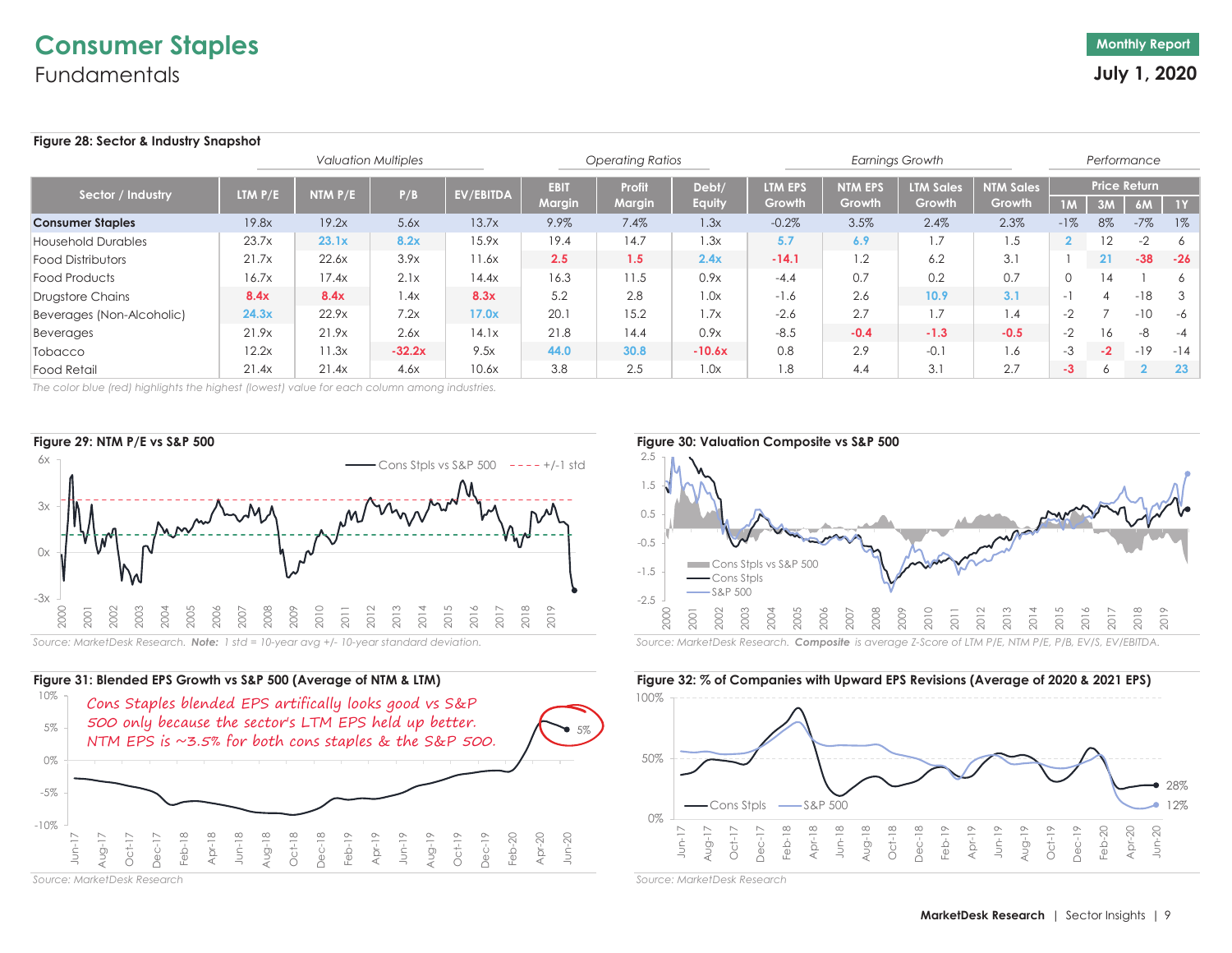# **Consumer Staples** Technicals & Sentiment



*Source: MarketDesk Research*



*Source: MarketDesk Research*



*Source: MarketDesk Research. ETF Flows are based on 5 largest sector ETFs.*



**Monthly Report July 1, 2020**



*Source: MarketDesk Research. H/L Index = (% of New 52wk Highs vs % of New 52wk Lows)-(50%)*

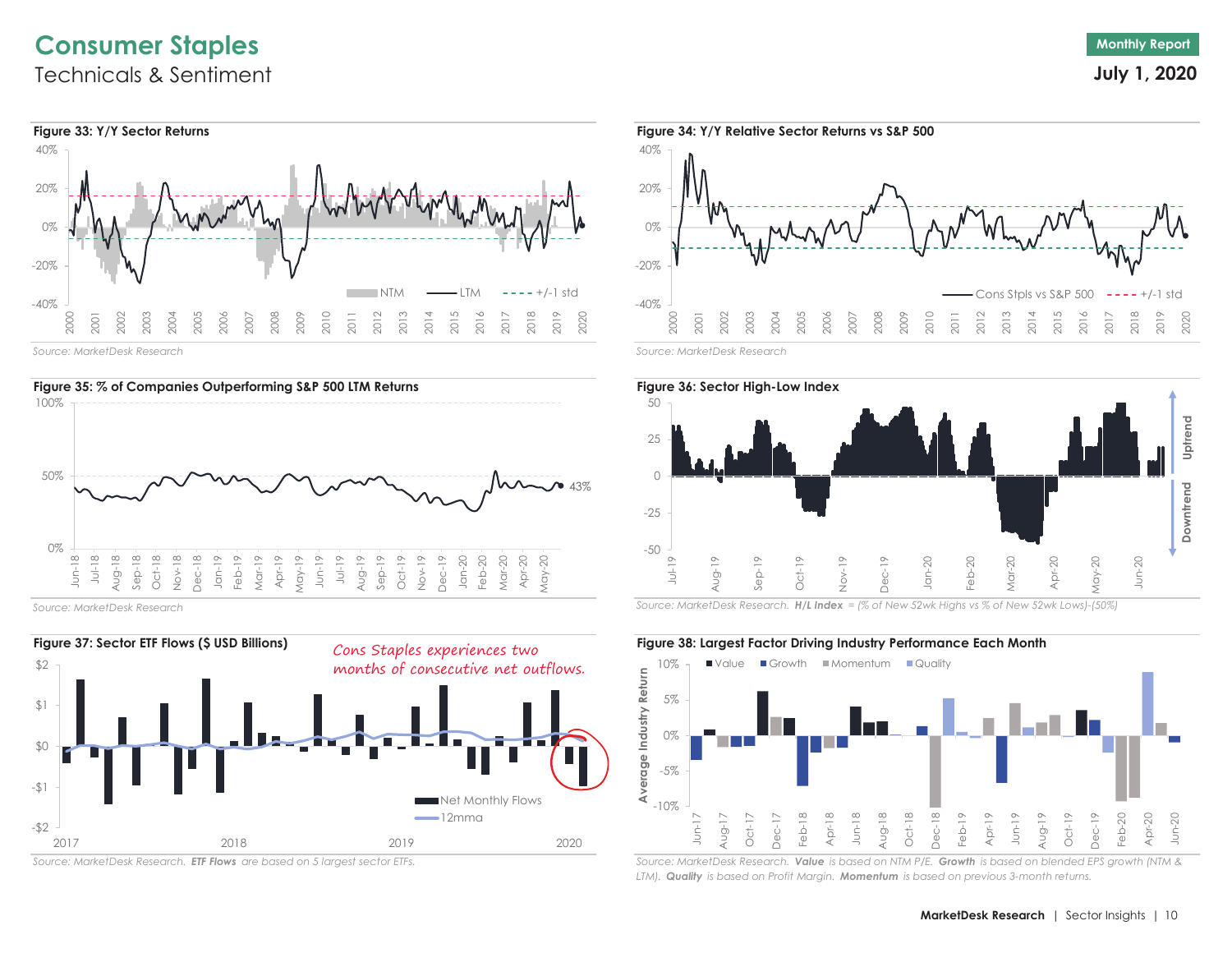#### **Figure 39: Sector & Industry Snapshot 1M 3M 6M 1YUtilities** -5% 2% -13% -5%Alt Power Generation **0 13 -1 12** Water Utilitiess | 33.4x | **30.4x | 3.1x | 20.7x | 31.4 | 17.4 | 1.**4x | 1**0.6 | 10.5 | 11.0 | 13.1 | O 5 -**2 *7* Electric Utilitiess **17.9x** 16.8x 1.8x **11.3x** 21.8 1.34 1.5x 4.0 1**.8** 0.7 1.7 -5 2 -13 -7 Gas Utilities **-6 1 -21 -19** 19.4x **16.1x 1.7x** 11.9x **18.7** 10.5 **1.3x** 4.9 6.8 **0.1** 3.3 13.4 1.5x 4.0 **1.8** 0.7 1.7 33.4x **30.4x 3.1x 20.7x 31.4 17.4** 1.4x **10.6** 10.5 *Valuation Multiples Operating Ratios Earnings Growth Performance* Sector / Industry LTM P/E NTM P/E P/B EV/EBITDA EBIT Profit Debt/ LTM EPS NTM EPS LTM Sales NTM Sales Price Return<br>Margin Gautiy Growth Growth Growth Growth Growth Growth Growth Growth 0.0% 1.5% **34.4x** 25.2x 2.7x 16.6x 29.7 **2.4 3.5x -17.9 29.2** 2.9 **-3.8** 18.6x 17.2x 1.9x 12.5x 22.9% 14.1% 1.5x 5.3% 3.8% **11.0 13.1 17.9x**16.8x 1.8x 11.3x 21.8

*The color blue (red) highlights the highest (lowest) value for each column among industries.*





*Source: MarketDesk Research*



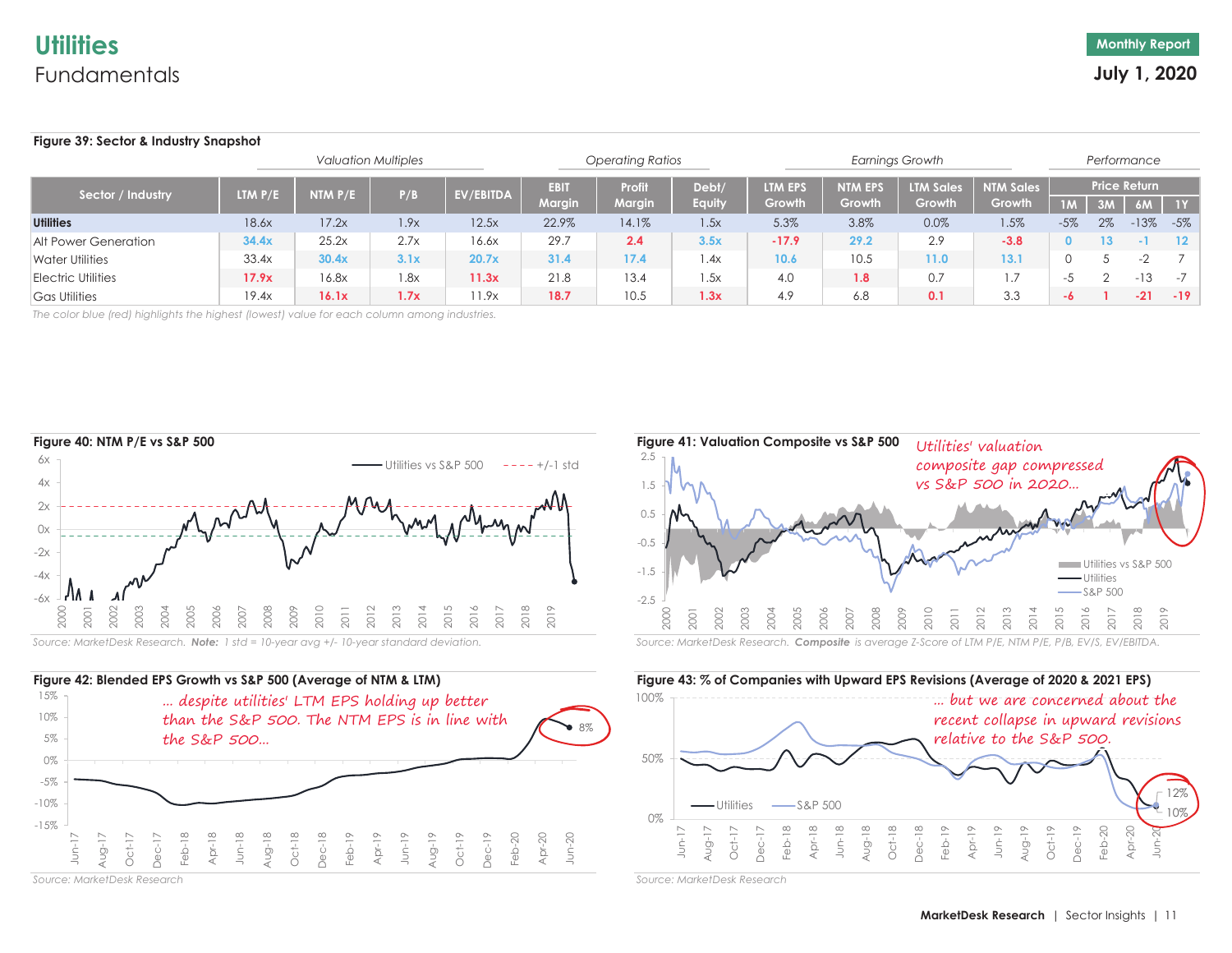# **Utilities**Technicals & Sentiment

Utilities' technicals present a favorable risk /reward setup in our view. The -1std line in the y/y sector and relative return vs the S&P 500 historically served as a reliable support line since 2010.



**July 1, 2020**



*Source: MarketDesk Research*



*Source: MarketDesk Research*



*Source: MarketDesk Research. ETF Flows are based on 5 largest sector ETFs.*





*Source: MarketDesk Research. H/L Index = (% of New 52wk Highs vs % of New 52wk Lows)-(50%)*



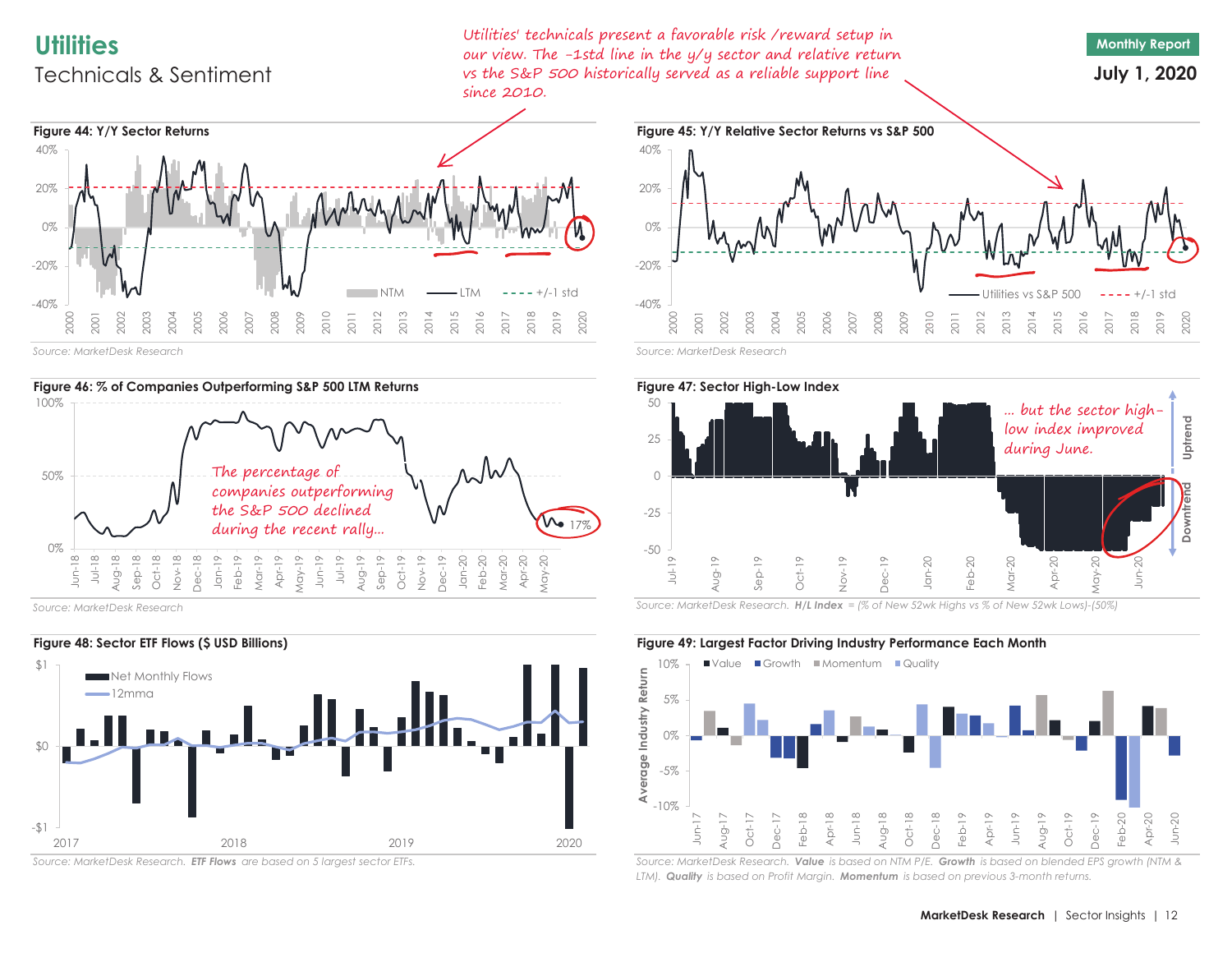## **Figure 50: Sector & Industry Snapshot**

| <b>Valuation Multiples</b>   |           |           |      |           |                              | <b>Operating Ratios</b> |                 |                          |                          | <b>Earnings Growth</b>            |                            |        |     | Performance               |               |
|------------------------------|-----------|-----------|------|-----------|------------------------------|-------------------------|-----------------|--------------------------|--------------------------|-----------------------------------|----------------------------|--------|-----|---------------------------|---------------|
| Sector / Industry            | LTM P/E   | NTM $P/E$ | P/B  | EV/EBITDA | <b>EBIT</b><br><b>Margin</b> | Profit<br>Margin        | Debt/<br>Equity | <b>LTM EPS</b><br>Growth | <b>NTM EPS</b><br>Growth | <b>LTM Sales</b><br><b>Growth</b> | <b>NTM Sales</b><br>Growth | 1M     | 3M  | <b>Price Return</b><br>6M | 1Y            |
| Energy                       | $-131.4x$ | $-124.3x$ | 1.2x | 7.3x      | 2.9%                         | 1.0%                    | 0.6x            | $-67.2\%$                | 408.9%                   | $-17.4%$                          | $-5.7\%$                   | $-2\%$ | 30% |                           | $-37\% -41\%$ |
| Oil & Gas Production         | $-4.7x$   | $-36.4x$  | 0.9x | 5.1x      | $-3.4$                       | $-6.8$                  | 0.8x            | $-92.5$                  | $-49.0$                  | $-15.9$                           | $-14.4$                    |        | 53  | $-44$                     | $-49$         |
| Oilfield Services/Equiptment | $-62.1x$  | 51.1x     | 1.4x | 6.9x      | 5.7                          | 1.6                     | 0.9x            | $-66.3$                  | 24.0                     | $-12.7$                           | $-15.3$                    |        | 38  | -52                       | -44           |
| Integrated Oil               | 196.3x    | 202.0x    | 1.1x | 7.9x      | 3.8                          | 1.6                     | 0.3x            | $-68.2$                  | 585.5                    | $-20.6$                           | $-6.2$                     | $-2$   | 20  | $-32$                     | $-36$         |
| Oil Refining                 | $-8.4x$   | $-7.3x$   | .2x  | 8.9x      | 3.1                          | 0.9                     | 1.1x            | $-80.2$                  | 86.0                     | $-15.0$                           | 0.8                        | -4     | 44  | $-40$                     | -37           |
| Oil & Gas Pipelines          | 15.6x     | 13.8x     | 1.5x | 10.3x     | 16.8                         | 7.3                     | 1.8x            | $-18.0$                  | 16.9                     | $-7.3$                            | $-3.3$                     | -6     | 34  | $-36$                     | $-41$         |
| Coal                         | 2.6x      | 3.4x      | 0.4x | 2.1x      | 3.1                          | $-0.8$                  | 0.7x            | $-126.1$                 | $-14.6$                  | $-19.8$                           | $-8.5$                     | -8     |     | $-57$                     | $-75$         |

*The color blue (red) highlights the highest (lowest) value for each column among industries.*





*Source: MarketDesk Research*



15% 12%0%50%100%Jun-17 Aug-17 Oct-17 Dec-17 Feb-18 Apr-18 Jun-18 Aug-18 Oct-18 Dec-18 Feb-19 Apr-19 Jun-19 Aug-19 Oct-19 Dec-19 Feb-20 Apr-20 Jun-20  $-$ Energy  $-$ S&P 500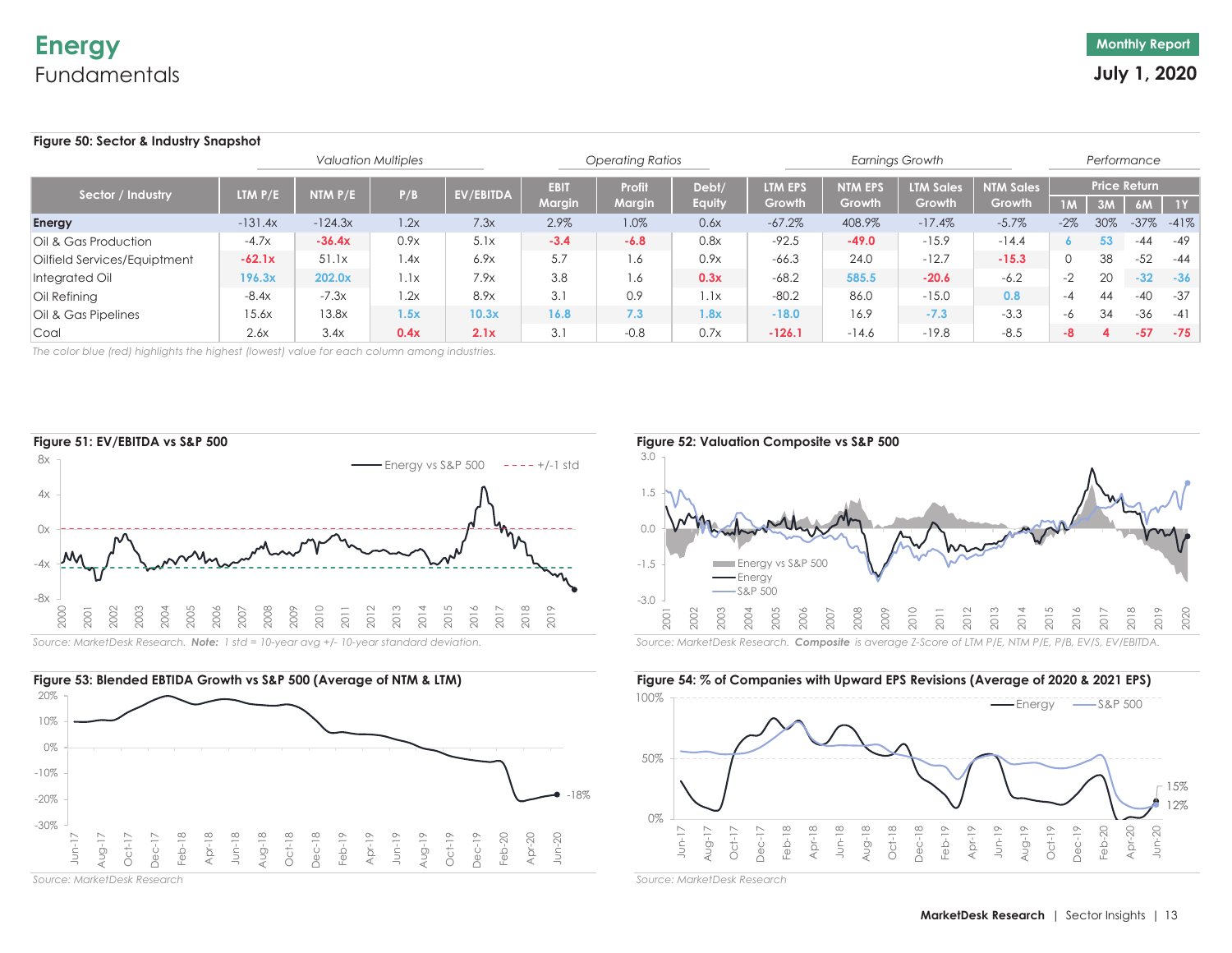# **Energy** Technicals & Sentiment

Energy's technicals present an unfavorable risk /reward setup in our view. The -1std line in the y/y sector and relative return vs the S&P 500 historically served as a reliable support line since 2010. However, the energy sector broke below the -1std line in 2020.

# **July 1, 2020**



*Source: MarketDesk Research*



*Source: MarketDesk Research*



*Source: MarketDesk Research. ETF Flows are based on 5 largest sector ETFs.*





*Source: MarketDesk Research. H/L Index = (% of New 52wk Highs vs % of New 52wk Lows)-(50%)*

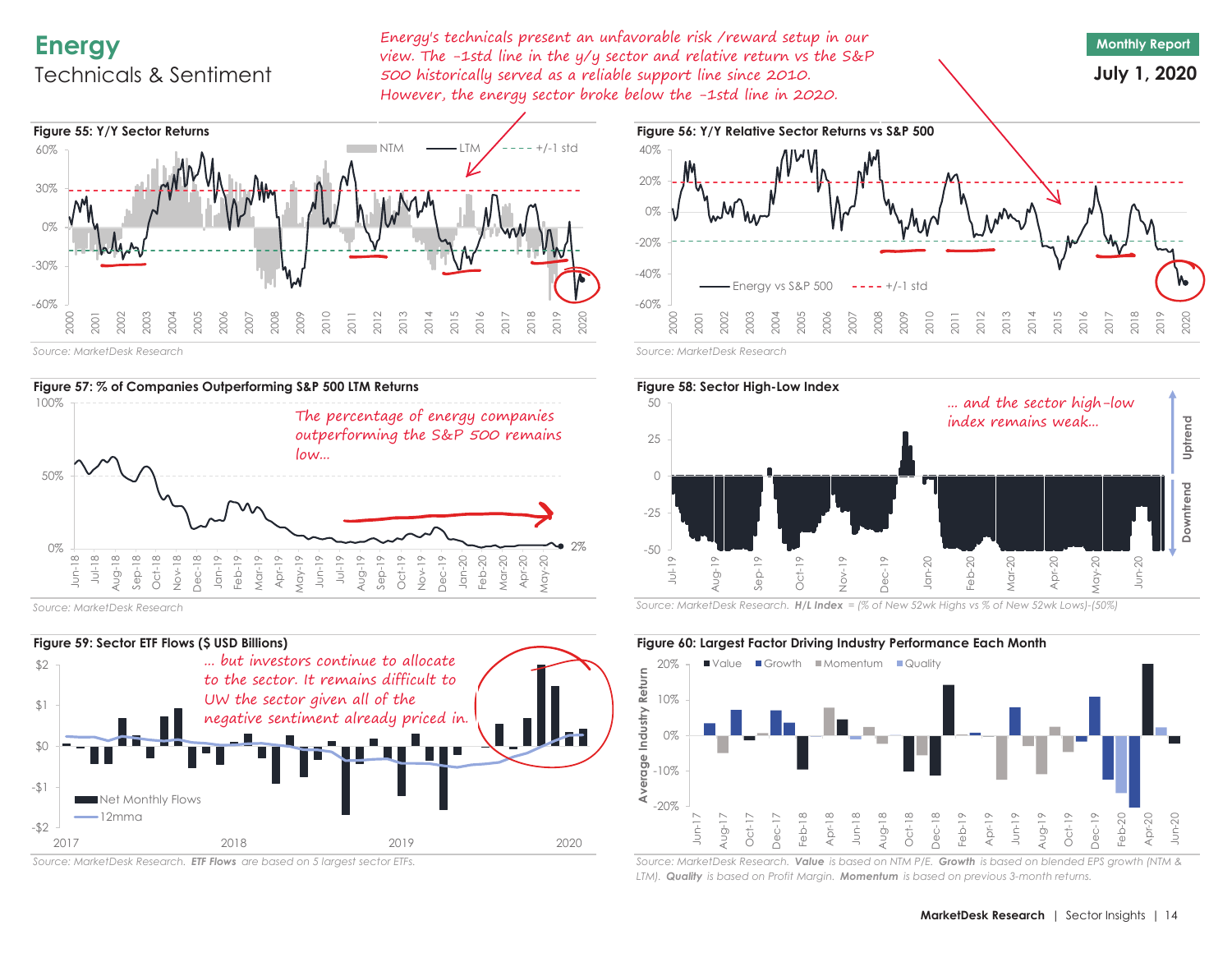# **Information Technology Fundamentals**

## **Figure 61: Sector & Industry Snapshot**

|                               |                             |           | <b>Valuation Multiples</b> |                  |               | <b>Operating Ratios</b> |               |         |                | <b>Earnings Growth</b> |                  |                | Performance |                     |       |
|-------------------------------|-----------------------------|-----------|----------------------------|------------------|---------------|-------------------------|---------------|---------|----------------|------------------------|------------------|----------------|-------------|---------------------|-------|
| Sector / Industry             | <b>LTM <math>P/E</math></b> | NTM $P/E$ | P/B                        | <b>EV/EBITDA</b> | <b>EBIT</b>   | Profit                  | Debt/         | LTM EPS | <b>NTM EPS</b> | <b>LTM Sales</b>       | <b>NTM Sales</b> |                |             | <b>Price Return</b> |       |
|                               |                             |           |                            |                  | <b>Margin</b> | <b>Margin</b>           | <b>Equity</b> | Growth  | Growth         | Growth                 | Growth           | 1M             | 3M          | 6M                  | 1Y    |
| <b>Information Technology</b> | 24.6x                       | 24.9x     | 8.8x                       | 19.0x            | 25.8%         | 21.3%                   | 0.8x          | 1.6%    | 8.5%           | 2.6%                   | 5.1%             | $7\%$          | 30%         | 14%                 | 34%   |
| <b>Telecom Equiptment</b>     | 24.8x                       | 25.3x     | 17.8x                      | 19.7x            | 23.3          | 19.6                    | 1.5x          | 1.5     | 13.1           | 2.9                    | 7.2              | 14             | 42          | 22                  | 74    |
| Software                      | 43.3x                       | 39.7x     | 11.9x                      | 33.2x            | 26.6          | 19.7                    | 0.8x          | 18.9    | 23.2           | 9.8                    | 10.1             | $\circ$        | 33          | 27                  | -38   |
| Hardware                      | 8.4x                        | 8.3x      | 3.3x                       | 6.7x             | 8.5           | 6.1                     | 2.7x          | $-3.7$  | $-1.6$         | $-3.4$                 | $-2.6$           |                |             | $-20$               | $-20$ |
| Electronic Components         | 22.2x                       | 22.3x     | 2.5x                       | 11.8x            | 8.8           | 6.2                     | 0.6x          | $-13.6$ | 7.0            | $-1.2$                 | 0.4              |                | 29          | $-10$               | $-7$  |
| Semiconductors                | 19.4x                       | 20.0x     | 4.9x                       | 14.6x            | 30.7          | 25.5                    | 0.6x          | $-8.3$  | 5.3            | $-0.2$                 | 5.0              |                | 28          | 10                  | 36    |
| Data Processing Services      | 28.7x                       | 28.4x     | 3.9x                       | 24.2x            | 20.9          | 16.3                    | 0.7x          | 11.2    | 7.8            | 8.5                    | 5.1              | 3              | 31          |                     |       |
| T. Services                   | 22.1x                       | 22.7x     | 6.6x                       | 17.7x            | 16.1          | 12.7                    | 0.9x          | $-0.7$  | 3.3            | 3.1                    | 3.1              | $\Omega$       | 29          | R                   | 13    |
| Internet Software             | 36.7x                       | 35.2x     | 6.0x                       | 21.9x            | 21.5          | 18.0                    | 0.1x          | $-4.3$  | 16.6           | 14.2                   | 14.1             | $\overline{2}$ | 32          |                     | 26    |

*The color blue (red) highlights the highest (lowest) value for each column among industries.*

# There is no way around it ... tech sector valuations remain stretched vs historical standards.





*Source: MarketDesk Research*



100%

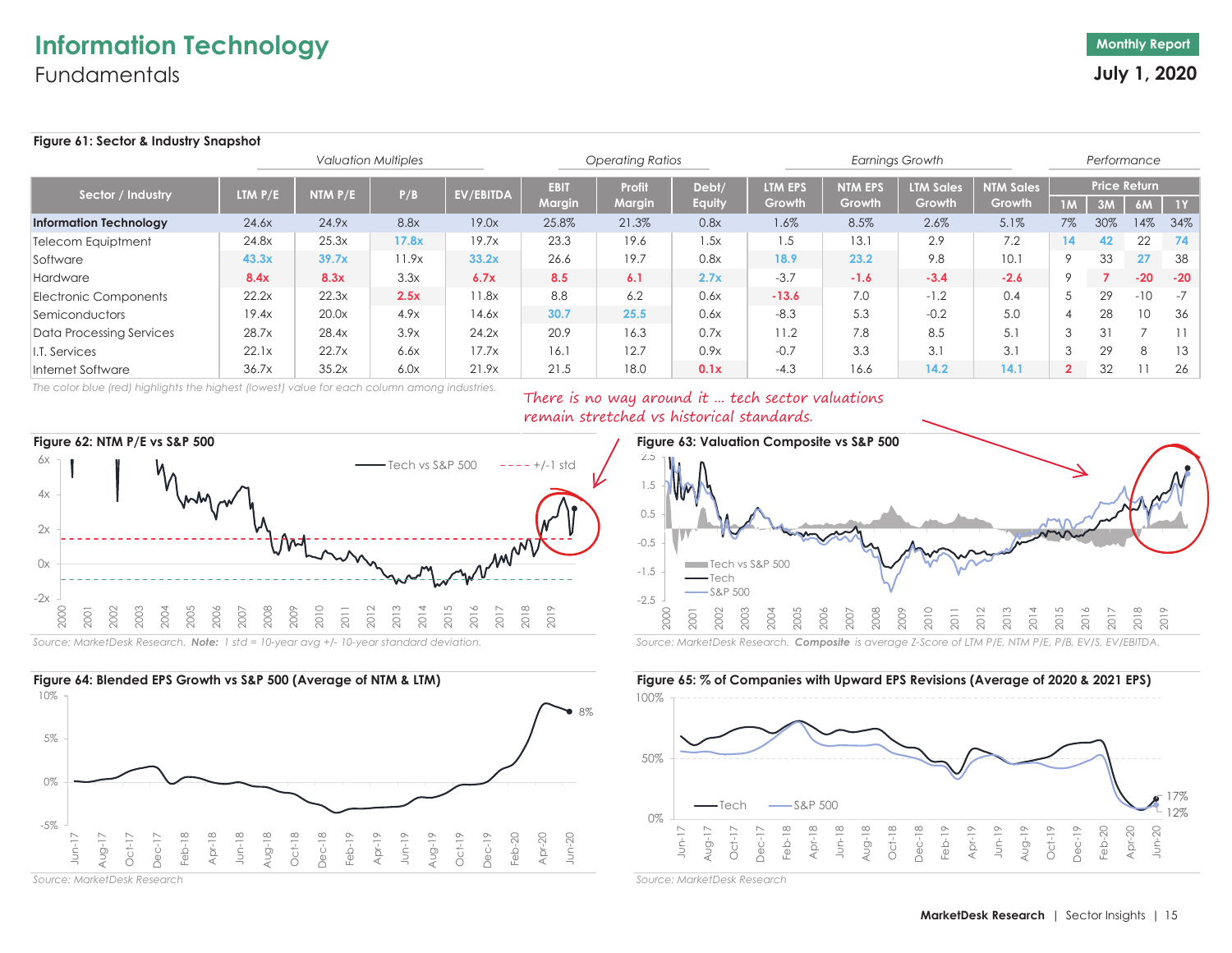# **Information Technology**

Technicals & Sentiment

Techs technicals present an unfavorable risk /reward setup in our view. The -1std line in the y/y sector and relative return vs the S&P 500 historically served as reliable resistance line since 2010. However, the tech sector broke above the -1std line in 2020...





*Source: MarketDesk Research*



*Source: MarketDesk Research. ETF Flows are based on 5 largest sector ETFs.*



**Monthly Report July 1, 2020**





*Source: MarketDesk Research. H/L Index = (% of New 52wk Highs vs % of New 52wk Lows)-(50%)*



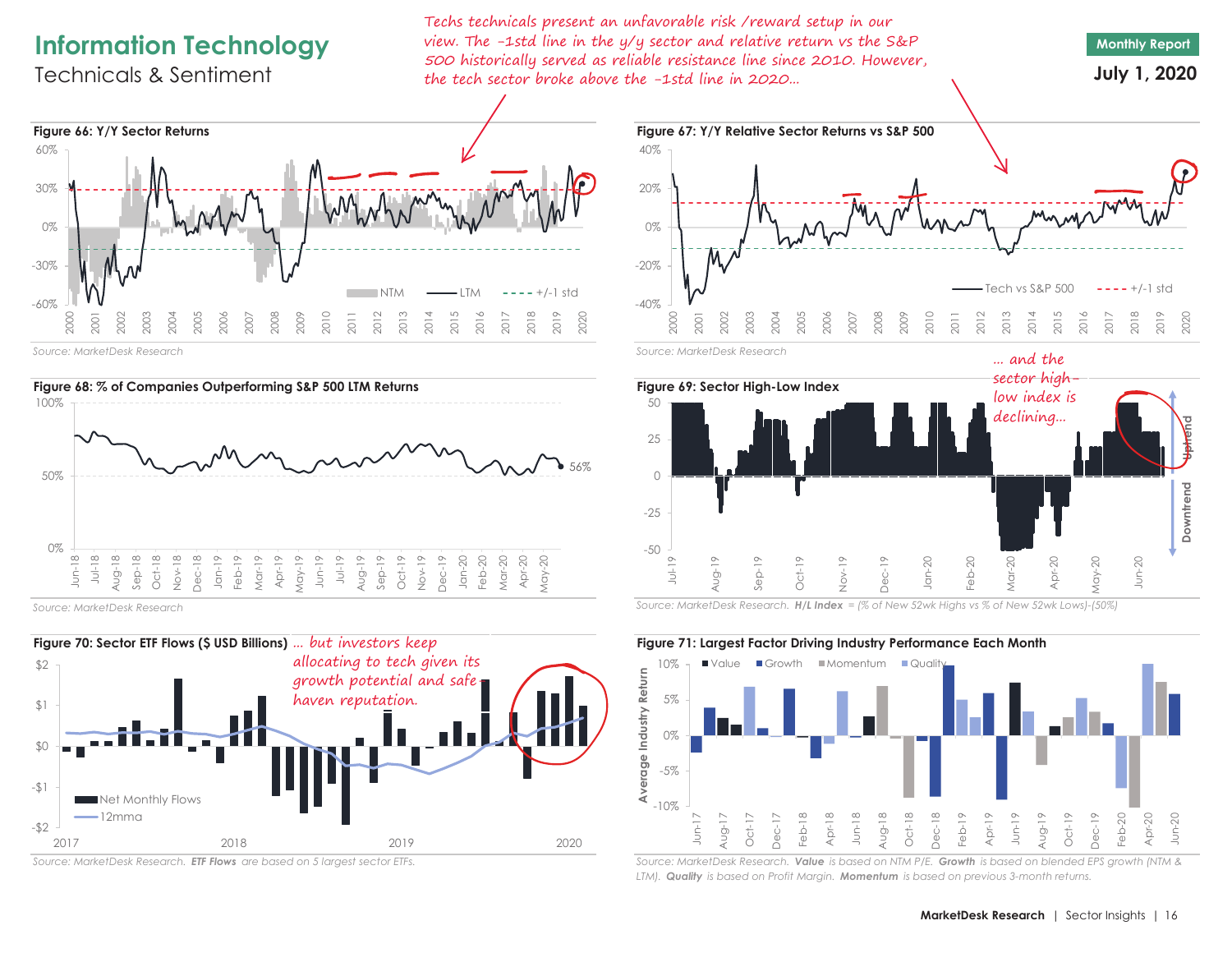# **Communication Services Fundamentals**

## **Figure 72: Sector & Industry Snapshot**

|                               |                             |           | <b>Operating Ratios</b> |                  |                       |                  | <b>Earnings Growth</b> |                   |                          |                            | Performance                |                |     |                           |             |
|-------------------------------|-----------------------------|-----------|-------------------------|------------------|-----------------------|------------------|------------------------|-------------------|--------------------------|----------------------------|----------------------------|----------------|-----|---------------------------|-------------|
| Sector / Industry             | <b>LTM <math>P/E</math></b> | NTM $P/E$ | P/B                     | <b>EV/EBITDA</b> | <b>EBIT</b><br>Margin | Profit<br>Margin | Debt/<br><b>Equity</b> | LTM EPS<br>Growth | <b>NTM EPS</b><br>Growth | <b>LTM Sales</b><br>Growth | <b>NTM Sales</b><br>Growth | 1M             | 3M  | <b>Price Return</b><br>6M | $\sqrt{1Y}$ |
| <b>Communication Services</b> | 25.8x                       | 26.9x     | 3.1x                    | 11.1x            | 15.1%                 | 9.7%             | 1.1x                   | $-4.0%$           | 3.0%                     | 5.3%                       | 3.3%                       | 0%             | 22% | $-1%$                     | 7%          |
| <b>Advertising Services</b>   | 26.7x                       | 27.4x     | 7.5x                    | 9.9x             | 8.9                   | 4.9              | 4.3x                   | $-17.2$           | 15.8                     | $-6.8$                     | $-4.3$                     | 11             | 31  | $-14$                     | $-15$       |
| Wireless                      | 100.7x                      | 75.6x     | 3.6x                    | 11.2x            | 7.4                   | 1.7              | 0.9x                   | $-51.1$           | $-9.7$                   | 19.8                       | 25.9                       |                | 23  | 42                        | 36          |
| <b>Specialty Telecom</b>      | 19.6x                       | 23.7x     | 1.4x                    | 6.9x             | 14.8                  | 6.6              | 2.5x                   | 768.7             | $-9.5$                   | $-3.9$                     | $-4.1$                     | $\overline{2}$ |     | -9                        |             |
| Newspapers                    | $-107.8x$                   | $-94.2x$  | 1.7x                    | 10.4x            | 4.6                   | 0.5              | 0.3x                   | $-14.1$           | 236.7                    | 9.0                        | 5.8                        | $\sim$         | 34  | $-2$                      | 2           |
| Cable/Satellite               | 28.6x                       | 27.1x     | 3.8x                    | 10.9x            | 16.8                  | 9.5              | 1.7x                   | 11.5              | 13.2                     | 5.5                        | 3.8                        | $\Omega$       | 17  |                           |             |
| Broadcasting                  | 11.3x                       | 10.6x     | 2.2x                    | 9.5x             | 16.2                  | 16.7             | 2.3x                   | $-2.8$            | $-1.3$                   | 27.6                       | 3.8                        | $\Omega$       | 26  | $-30$                     | -26         |
| Books/Magazines               | 1.3x                        | 10.7x     | 1.3x                    | 6.7x             | 7.8                   | 2.1              | 0.8x                   | 9.0               | 8.8                      | 2.5                        | $-0.2$                     | $-2$           | -8  | $-41$                     | $-48$       |
| Major Telecom                 | 10.5x                       | 10.3x     | 1.9x                    | 6.9x             | 18.8                  | 11.7             | 1.2x                   | $-2.4$            | $-1.8$                   | $-0.6$                     | $-1.1$                     | $-3$           | 3   | $-17$                     | -6          |
| Movies/Entertainment          | 17.4x                       | 47.9x     | 4.3x                    | 8.9x             | $-6.5$                | $-11.7$          | 2.8x                   | $-281.8$          | $-221.5$                 | $-22.7$                    | 13.6                       | $-11$          | 13  | $-37$                     | $-34$       |

*The color blue (red) highlights the highest (lowest) value for each column among industries.*







*Source: MarketDesk Research*





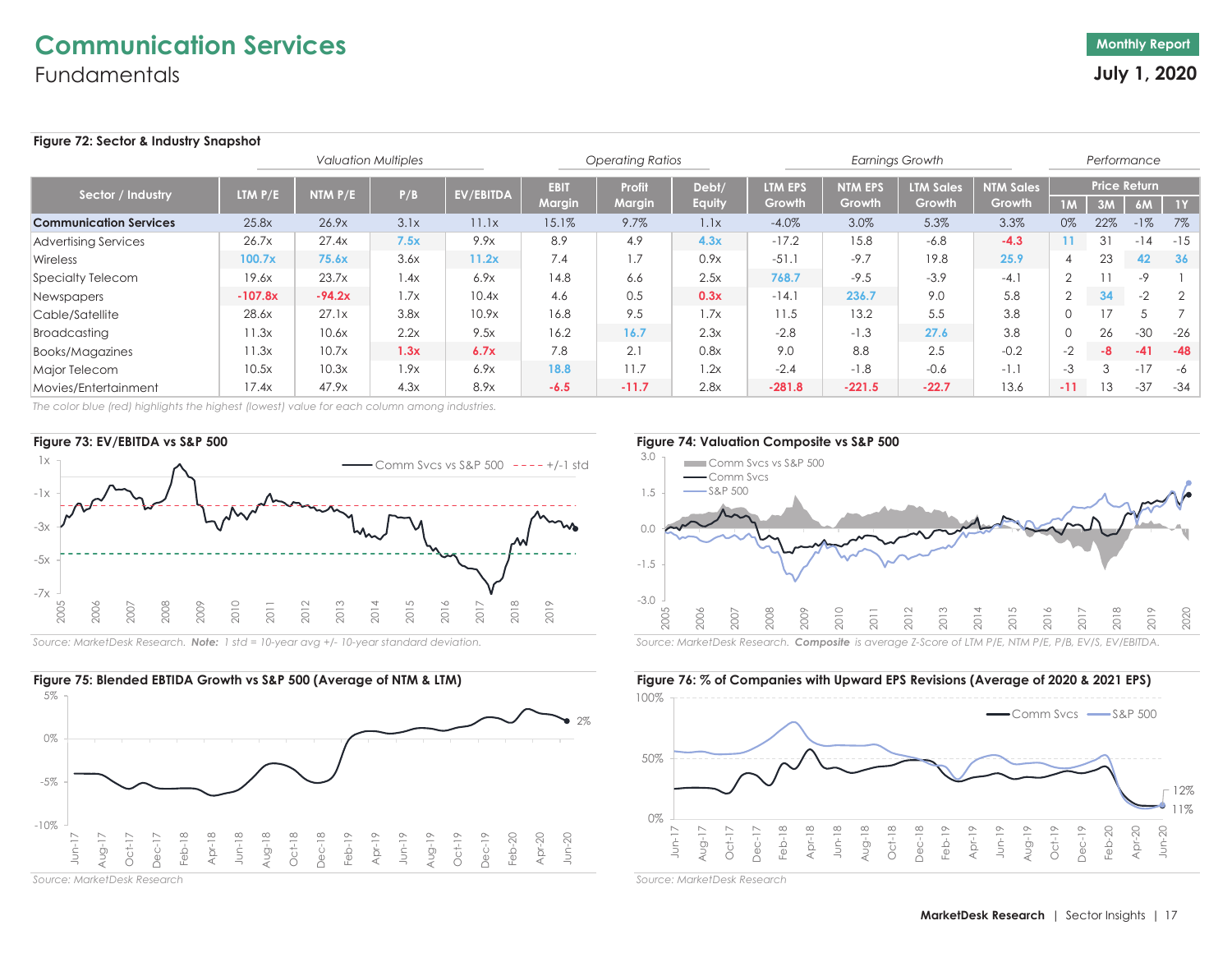# **Communication Services**

Technicals & Sentiment



*Source: MarketDesk Research*



*Source: MarketDesk Research*



*Source: MarketDesk Research. ETF Flows are based on 5 largest sector ETFs.*





*Source: MarketDesk Research*



*Source: MarketDesk Research. H/L Index = (% of New 52wk Highs vs % of New 52wk Lows)-(50%)*

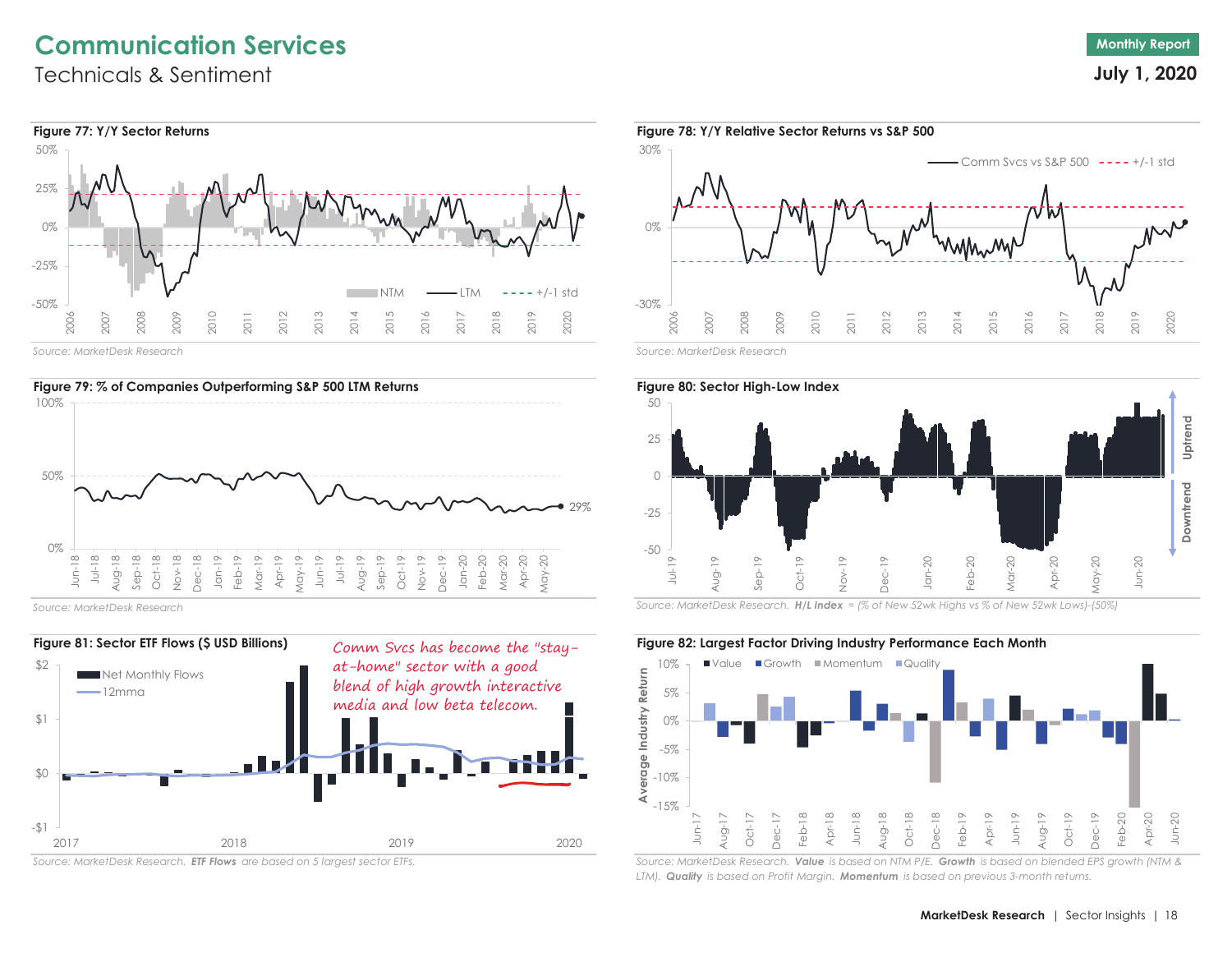# **Consumer Discretionary**

## **Monthly Report**

**July 1, 2020**

Fundamentals Internet retail (e.g. AMZN, OSTK, SHOP, W) are bright spots in cons disc and supporting performance as other areas (e.g. casinos / gamings, hotels / cruiselines) struggle.

## **Figure 83: Sector & Industry Snapshot**

Restaurants NTM sales growth of +2.8% seems difficult given social distancing measures limiting seating capacity.

|                               |           | <b>Valuation Multiples</b> |          |           |                              | <b>Operating Ratios</b>        |                 |                          |                                  | <b>Earnings Growth</b>     |                            |          | Performance |                                  |             |
|-------------------------------|-----------|----------------------------|----------|-----------|------------------------------|--------------------------------|-----------------|--------------------------|----------------------------------|----------------------------|----------------------------|----------|-------------|----------------------------------|-------------|
| Sector / Industry             | LTM $P/E$ | NTM $P/E$                  | P/B      | EV/EBITDA | <b>EBIT</b><br><b>Margin</b> | <b>Profit</b><br><b>Margin</b> | Debt/<br>Equity | <b>LTM EPS</b><br>Growth | <b>NTM EPS</b><br><b>Growth-</b> | <b>LTM Sales</b><br>Growth | <b>NTM Sales</b><br>Growth | 1M       | 3M          | <b>Price Return</b><br><b>6M</b> | $\sqrt{11}$ |
| <b>Consumer Discretionary</b> | 36.9x     | 38.7x                      | 8.5x     | 15.1x     | 7.9%                         | 5.4%                           | 2.7x            | $-28.6%$                 | 26.8%                            | $-2.4%$                    | $1.6\%$                    | 3%       | 30%         | 2%                               | 7%          |
| Automobiles                   | $-28.3x$  | $-21.7x$                   | 3.6x     | 15.9x     | 2.3                          | 1.2                            | 3.9x            | $-74.1$                  | 102.5                            | $-10.2$                    | $-0.8$                     | 26       | 84          | 58                               | -90         |
| Internet Retail               | 125.3x    | 116.2x                     | 20.7x    | 40.0x     | 4.4                          | 3.0                            | 0.8x            | 0.3                      | 49.0                             | 20.8                       | 19.8                       | 14       |             | 53                               | 48          |
| Auto Parts                    | 67.7x     | 69.2x                      | 2.5x     | 7.3x      | 5.0                          | 2.5                            | .5x             | $-58.5$                  | 347.0                            | $-10.6$                    | $-0.8$                     |          | 42          | $-16$                            | $-11$       |
| Apparel/Footwear              | 34.1x     | 36.1x                      | 6.9x     | 17.9x     | 9.1                          | 7.0                            | 0.8x            | $-18.8$                  | 17.2                             | $-4.2$                     | $-0.1$                     | 3        | 20          | $-18$                            | -6          |
| Homebuilding                  | 12.1x     | 11.9x                      | 1.6x     | 10.4x     | 10.2                         | 7.9                            | 0.7x            | $-0.3$                   | 1.0                              | 1.3                        | 0.9                        |          | 57          | $-2$                             | -15         |
| Discount Stores               | 20.7x     | 20.4x                      | 4.9x     | 12.8x     | 7.6                          | 5.4                            | 0.5x            | 8.5                      | 11.6                             | 8.1                        | 6.9                        | $\sim$ 1 | 29          |                                  | 16          |
| Restaurants                   | 33.7x     | 33.7x                      | $-21.4x$ | 16.2x     | 15.0                         | 9.5                            | $-5.6x$         | $-16.7$                  | 15.7                             | $-1.9$                     | 2.8                        | $-2$     | 19          | $-9$                             | $-9$        |
| Casinos/Gaming                | 13.8x     | 25.6x                      | 4.0x     | 10.6x     | 3.9                          | $-5.0$                         | 4.7x            | $-210.2$                 | $-131.8$                         | $-14.3$                    | 10.0                       | $-3$     | 30          | $-33$                            | $-22$       |
| Hotels/Cruiselines            | 0.3x      | 19.6x                      | 2.5x     | 10.0x     | 2.3                          | $-3.4$                         | 2.0x            | $-85.5$                  | $-25.6$                          | $-21.2$                    | 5.6                        | -4       | 22          | $-48$                            | $-43$       |

*The color blue (red) highlights the highest (lowest) value for each column among industries.*





*Source: MarketDesk Research*

3.0Con Disc vs S&P 500 Con DiscS&P 500



Source: MarketDesk Research. Note: 1 std = 10-year avg +/- 10-year standard deviation. Source: MarketDesk Research. Composite is average Z-Score of LTM P/E, NTM P/E, P/B, EV/S, EV/EBITDA.

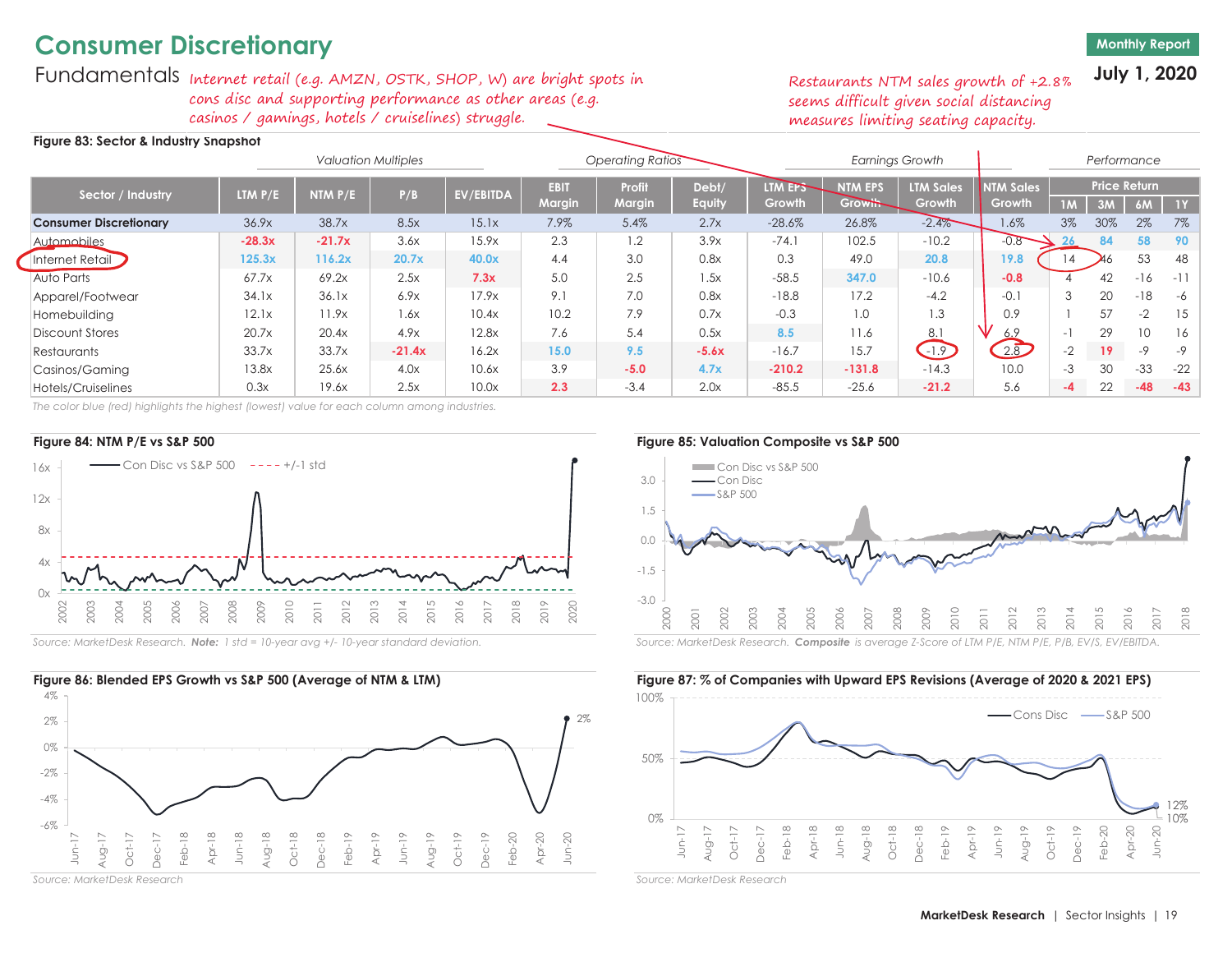# **Consumer Discretionary**

# Technicals & Sentiment

Cons Disc's technicals appear to present a favorable risk /reward setup. The -1std line in the y/y sector and relative return vs the S&P 500 historically served as a reliable support line since 2010. However...







*Source: MarketDesk Research*



*Source: MarketDesk Research. ETF Flows are based on 5 largest sector ETFs.*





*Source: MarketDesk Research. H/L Index = (% of New 52wk Highs vs % of New 52wk Lows)-(50%)*

**Figure 92: Sector ETF Flows (\$ USD Billions) Figure 93: Largest Factor Driving Industry Performance Each Month**

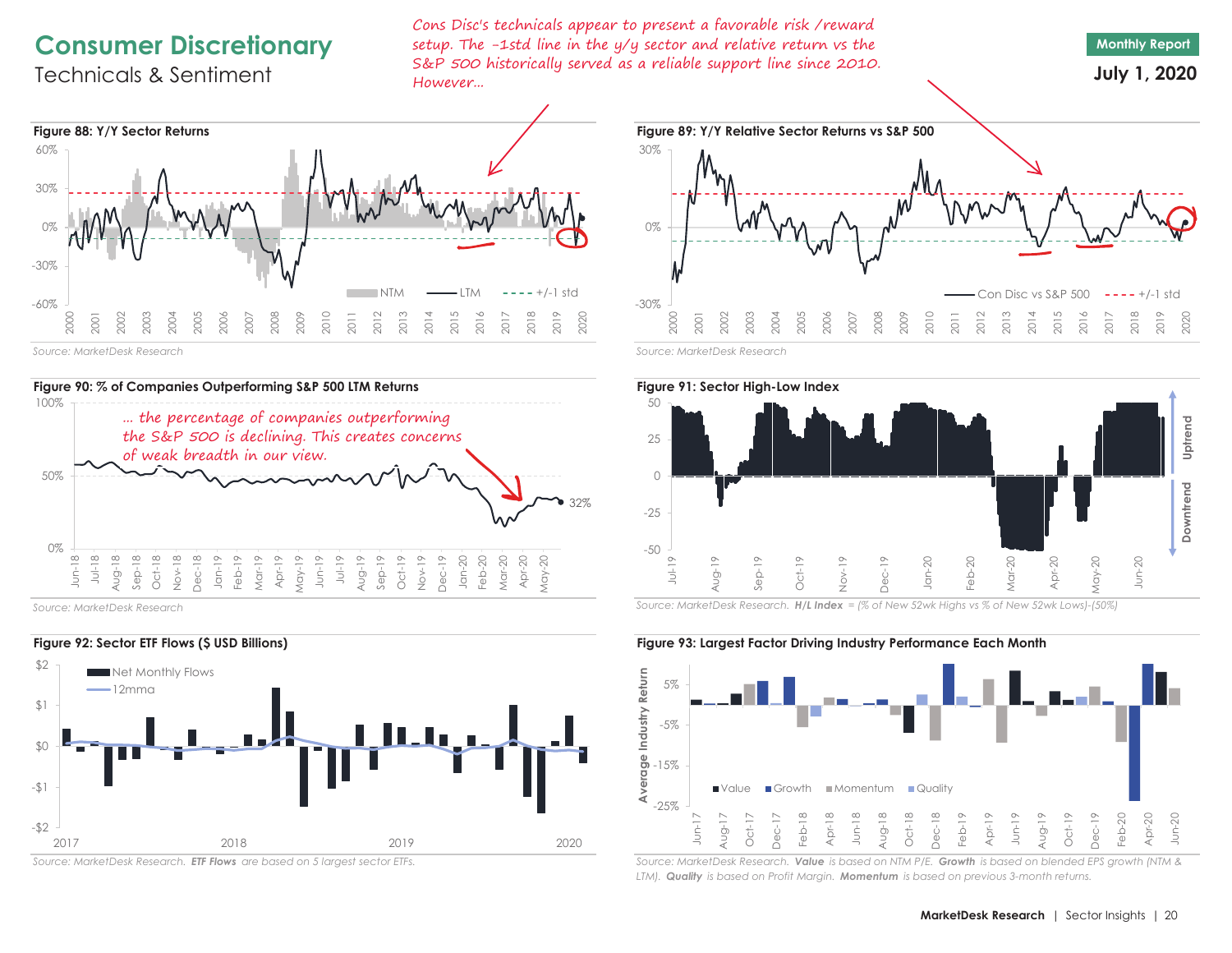# **Industrials**Fundamentals

## **Figure 94: Sector & Industry Snapshot**

|                            |                             | <b>Operating Ratios</b> |       |                  |                       | <b>Earnings Growth</b>  |                        |                   |                          | Performance                |                            |                   |                 |                                  |               |
|----------------------------|-----------------------------|-------------------------|-------|------------------|-----------------------|-------------------------|------------------------|-------------------|--------------------------|----------------------------|----------------------------|-------------------|-----------------|----------------------------------|---------------|
| Sector / Industry          | <b>LTM <math>P/E</math></b> | NTM $P/E$               | P/B   | <b>EV/EBITDA</b> | <b>EBIT</b><br>Margin | <b>Profit</b><br>Margin | Debt/<br><b>Equity</b> | LTM EPS<br>Growth | <b>NTM EPS</b><br>Growth | <b>LTM Sales</b><br>Growth | <b>NTM Sales</b><br>Growth | 1M                | 3M              | <b>Price Return</b><br><b>6M</b> | $-1Y$         |
| <b>Industrials</b>         | 25.1x                       | 25.2x                   | 4.4x  | 11.8x            | 10.9%                 | 7.4%                    | 1.6x                   | $-27.8%$          | 15.1%                    | $-8.4%$                    | $-1.8%$                    | 2%                | 16%             |                                  | $-16\% -11\%$ |
| Airlines                   | 1.9x                        | 3.9x                    | 1.5x  | 4.6x             | $-10.1$               | $-9.7$                  | 1.7x                   | $-125.5$          | $-70.8$                  | $-24.8$                    | 4.7                        | $12 \overline{ }$ | 6.              | $-49$                            | $-48$         |
| Air Freight/Couriers       | 16.0x                       | 17.5x                   | 5.0x  | 10.1x            | 7.0                   | 5.4                     | 1.6x                   | 12.6              | $-0.2$                   | 0.1                        | 2.3                        | 8                 | 18              | $-5$                             | $-1$          |
| <b>Building Products</b>   | 21.8x                       | 23.0x                   | 11.9x | 12.3x            | 10.7                  | 6.3                     | 3.1x                   | $-11.2$           | $-1.1$                   | $-2.1$                     | $-0.4$                     |                   | 25              | $-10$                            | $\Omega$      |
| <b>Personnel Services</b>  | 16.1x                       | 17.3x                   | 2.4x  | 8.0x             | 4.2                   | 2.8                     | 0.5x                   | $-20.3$           | $-3.9$                   | $-6.5$                     | $-2.9$                     |                   | 32 <sub>2</sub> | $-23$                            | $-20$         |
| Engineering & Construction | 24.4x                       | 14.3x                   | .8x   | 9.8x             | 3.9                   | 1.6                     | 0.6x                   | 24.4              | 59.5                     | $-5.7$                     | $-3.3$                     |                   | 19              | $-13$                            | $-11$         |
| Aerospace & Defense        | 25.6x                       | 21.7x                   | 4.6x  | 13.2x            | 8.9                   | 6.0                     | 2.0x                   | $-24.7$           | 14.6                     | $-6.9$                     | 1.3                        | $\Omega$          |                 | $-26$                            | $-24$         |
| Trucking                   | 26.2x                       | 27.0x                   | 3.2x  | 10.0x            | 6.8                   | 4.2                     | 0.6x                   | $-18.2$           | 11.4                     | $-4.7$                     | 0.1                        |                   | 31              | 13                               | 39            |
| Railroads                  | 19.8x                       | 19.5x                   | 4.8x  | 12.0x            | 38.9                  | 25.9                    | 1.3x                   | $-5.2$            | 3.1                      | $-7.1$                     | $-1.9$                     | $-1$              | 20              | -6                               | $-4$          |
| Marine Shipping            | 12.4x                       | 6.8x                    | 0.5x  | 7.6x             | 29.1                  | 9.5                     | 1.3x                   | 147.7             | 58.5                     | 8.6                        | $-1.0$                     | -6                | $-5$            | $-45$                            | $-33$         |

*The color blue (red) highlights the highest (lowest) value for each column among industries.*





*Source: MarketDesk Research*

-3.0-1.5 0.01.5 3.0 2000 2001 2002 2003 2004 2005 2006 2007 2008 2009 2010 2011 2012 2013 2014 2015 2016 2017 2018 2019 Industrials vs S&P 500 Industrials S&P 500

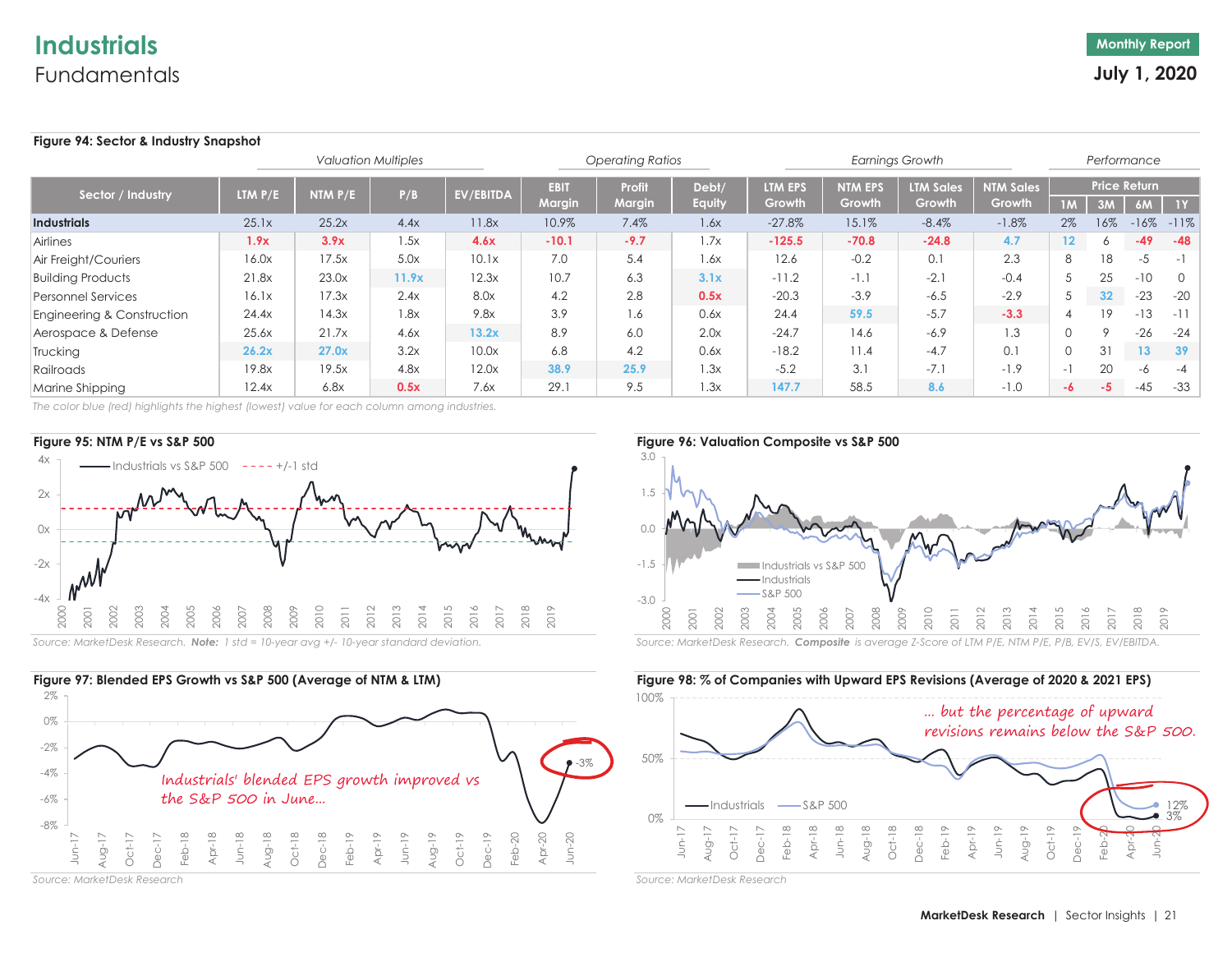# **Industrials**

# Technicals & Sentiment

Industrials' technicals appear to present a favorable risk /reward setup. The -1std line in the y/y sector and relative return vs the S&P 500 historically served as a reliable support line since 2010. However...







*Source: MarketDesk Research*



*Source: MarketDesk Research. ETF Flows are based on 5 largest sector ETFs.*





*Source: MarketDesk Research. H/L Index = (% of New 52wk Highs vs % of New 52wk Lows)-(50%)*



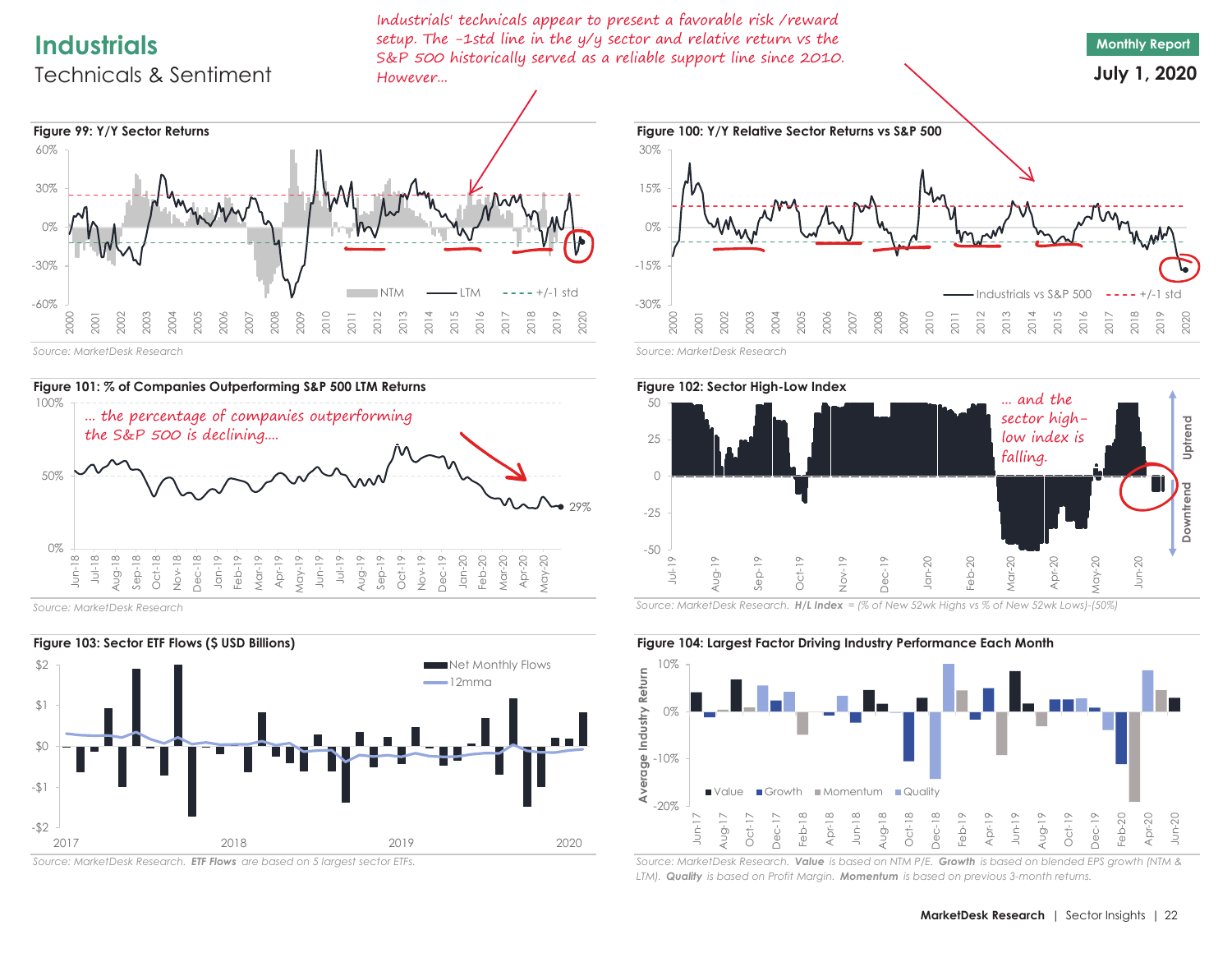# **Materials**Fundamentals

## **Figure 105: Sector & Industry Snapshot**

|                                |                             |          | <b>Valuation Multiples</b> |                  |                       | <b>Operating Ratios</b>        |                        |                   |                          | <b>Earnings Growth</b>     |                                                           |                | Performance     |                           |             |
|--------------------------------|-----------------------------|----------|----------------------------|------------------|-----------------------|--------------------------------|------------------------|-------------------|--------------------------|----------------------------|-----------------------------------------------------------|----------------|-----------------|---------------------------|-------------|
| Sector / Industry              | <b>LTM <math>P/E</math></b> | NTM P/E  | P/B                        | <b>EV/EBITDA</b> | <b>EBIT</b><br>Margin | <b>Profit</b><br><b>Margin</b> | Debt/<br><b>Equity</b> | LTM EPS<br>Growth | <b>NTM EPS</b><br>Growth | <b>LTM Sales</b><br>Growth | $\overline{\mathsf{NIM}}$ Sales $^{\mathsf{i}}$<br>Growth | 1M             | 3M              | <b>Price Return</b><br>6M | $\sqrt{11}$ |
| <b>Materials</b>               | 21.0x                       | 21.6x    | 2.5x                       | 11.9x            | 13.1%                 | 8.6%                           | 0.8x                   | $-23.4%$          | 3.6%                     | $-13.1%$                   | $-0.9%$                                                   | $2\%$          | 25%             | $-8\%$                    | $-4%$       |
| Aluminum                       | 33.9x                       | 31.0x    | 1.0x                       | 4.4x             | 7.1                   | 1.7                            | 0.9x                   | $-67.3$           | 28.8                     | $-20.4$                    | $-11.3$                                                   | <b>16</b>      | 34              | $-35$                     | $-28$       |
| <b>Forest Products</b>         | 29.3x                       | 28.2x    | 4.0x                       | 13.8x            | 5.4                   | 3.0                            | 0.7x                   | $-20.9$           | 11.7                     | $-5.8$                     | 0.6                                                       | $\mathsf{Q}$   | 53              | 10                        | 34          |
| <b>Construction Materials</b>  | 25.2x                       | 23.4x    | 2.5x                       | 12.0x            | 14.0                  | 8.4                            | 0.8x                   | $-5.5$            | $-0.9$                   | 0.3                        | 0.5                                                       | 8              | 10 <sup>°</sup> | $-24$                     | -15         |
| Pulp & Paper                   | $-50.1x$                    | $-48.5x$ | 0.8x                       | 6.6x             | 3.1                   | 1.0                            | 0.8x                   | $-81.3$           | 316.0                    | $-9.7$                     | $-4.0$                                                    |                | 17              | $-27$                     | $-32$       |
| <b>Chemicals (Diversified)</b> | 14.1x                       | 15.3x    | 1.3x                       | 9.5x             | 15.5                  | 10.0                           | 0.7x                   | $-42.0$           | $-1.3$                   | $-32.5$                    | $-1.7$                                                    | 3              | 44              | $-20$                     | $-24$       |
| <b>Precious Metals</b>         | 39.3x                       | 28.6x    | 2.3x                       | 13.5x            | 18.6                  | 16.6                           | 0.3x                   | 58.3              | 66.5                     | 20.6                       | 12.9                                                      | 3              | 38              | 29                        | 50          |
| Steel                          | 77.0x                       | 80.9x    | 1.1x                       | 6.8x             | 4.9                   | 2.4                            | 0.7x                   | $-69.8$           | 340.8                    | $-10.3$                    | $-1.8$                                                    | $\overline{2}$ | 18              | $-27$                     | $-25$       |
| Containers/Packaging           | 15.5x                       | 16.6x    | 2.9x                       | 9.3x             | 10.5                  | 6.1                            | 1.9x                   | $-13.0$           | $-5.8$                   | $-0.9$                     | $-0.3$                                                    | $\Omega$       | 14              | $-1$                      | $-9$        |
| Chemicals (Agricultural)       | 20.6x                       | 18.6x    | 1.3x                       | 9.7x             | 11.7                  | 5.4                            | 0.5x                   | $-14.4$           | 10.8                     | $-1.3$                     | 1.6                                                       | - 11           | 17              | $-14$                     | $-12$       |

*The color blue (red) highlights the highest (lowest) value for each column among industries.*







*Source: MarketDesk Research*

2.5





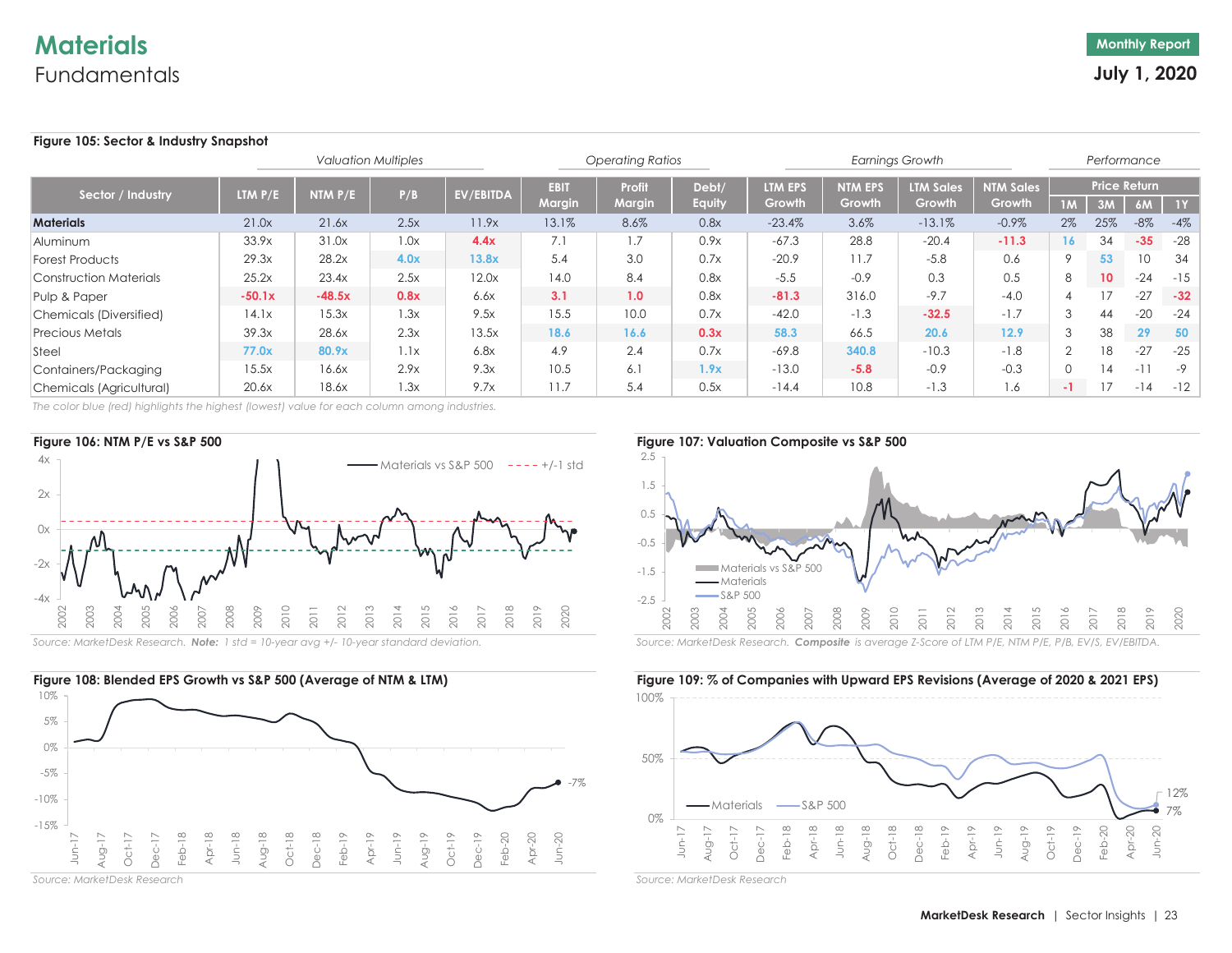# **Materials**

# Technicals & Sentiment

Materials' technicals appear to present a favorable risk /reward setup. The -1std line in the y/y sector and relative return vs the S&P 500 historically served as a reliable support line since 2010. However...





*Source: MarketDesk Research*



*Source: MarketDesk Research*



*Source: MarketDesk Research. ETF Flows are based on 5 largest sector ETFs.*





*Source: MarketDesk Research. H/L Index = (% of New 52wk Highs vs % of New 52wk Lows)-(50%)*



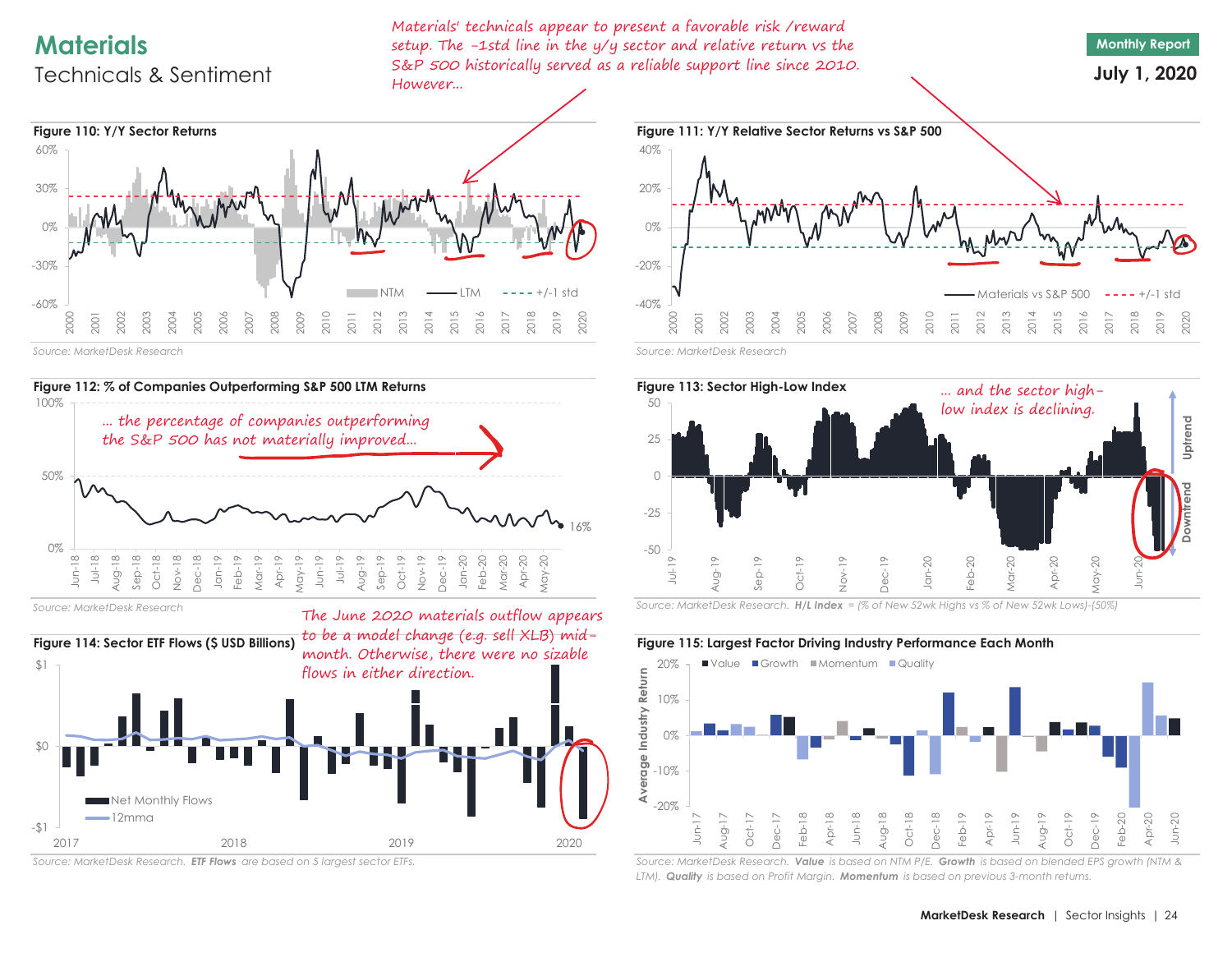# **Financials**Fundamentals

Check out the May 22 Friday Strategist that highlights a tactical investment bank trade within the financial sector.

Check out the June 12 Friday Strategist that highlights a tactical P&C Insurance trade within the financial sector.

**Monthly Report**

**July 1, 2020**

| Figure 116: Sector & Industry Snapshot |                             |         |      |                          |                              |                         |                          |                   |                                 |                                   |                            |          |             |                                  |        |  |  |
|----------------------------------------|-----------------------------|---------|------|--------------------------|------------------------------|-------------------------|--------------------------|-------------------|---------------------------------|-----------------------------------|----------------------------|----------|-------------|----------------------------------|--------|--|--|
| <b>Valuation Multiples</b>             |                             |         |      |                          | Operating Ratios             |                         |                          |                   | <b>Earnings Growth</b>          |                                   |                            |          | Performance |                                  |        |  |  |
| Sector / Industry                      | <b>LTM <math>P/E</math></b> | NTM P/E | P/B  | <b>EV/EBITDA</b>         | <b>EBIT</b><br><b>Margin</b> | Profit<br><b>Margin</b> | Det/<br><b>Equity</b>    | LTM EPS<br>Growth | <b>NTM EPS</b><br><b>Growth</b> | <b>LTM Sales</b><br><b>Growth</b> | <b>NTM Sales</b><br>Growth | 1M       | 3M          | <b>Price Return</b><br><b>6M</b> | 1Y     |  |  |
| <b>Financials</b>                      | 14.4x                       | 14.4x   | 1.1x | 12.0x                    | 26.5%                        | 15.8%                   | 0.3x                     | 16.1%             | 0.5%                            | $-1.2%$                           | 0.3%                       | $-1%$    | 11%         | $-25%$                           | $-16%$ |  |  |
| Investment Managers                    | 15.6x                       | 15.8x   | 2.3x | 19.4x                    | 28.9                         | 21.4                    | 1.1x                     | $-1.4$            | 0.6                             | 1.1                               |                            | 4        | 25          |                                  |        |  |  |
| <b>P&amp;C Insurance</b>               | 13.8x                       | 12.7x   | l.4x | $\overline{\phantom{a}}$ | 13.4                         | 9.7                     | $\overline{\phantom{a}}$ | 8.2               | 4.4                             | 5.1                               | 3.8                        | 3        |             | $-17$                            | $-17$  |  |  |
| <b>Regional Banks</b>                  | 12.8x                       | 13.2x   | 0.9x | $-45.7x$                 | 41.4                         | 21.7                    | 0.8x                     | $-16.1$           | $-2.8$                          | 7.2                               | 3.6                        |          | 16          | $-31$                            | $-24$  |  |  |
| Savings Banks                          | 14.3x                       | 13.2x   | 0.9x |                          | 38.9                         | 23.8                    | $\overline{\phantom{0}}$ | $-10.3$           | $-2.2$                          | 4.8                               | 3.4                        |          |             | $-31$                            | $-26$  |  |  |
| Insurance Brokers                      | 22.0x                       | 21.4x   | 5.3x | 23.0x                    | 21.5                         | 16.1                    | 1.3x                     | 9.5               | 3.5                             | 4.1                               | 2.8                        | $\Omega$ | 19          | $-2$                             |        |  |  |
| Investment Banks/Brokers               | 14.5x                       | 14.7x   | 1.4x | 42.2x                    | 30.                          | 21.0                    | 0.0x                     | $-11.4$           | $-2.4$                          | $-1$ .                            | $-0.5$                     | - 1      | 18          | $-12$                            | $-3$   |  |  |
| Life/Health Insurance                  | 7.7x                        | 6.8x    | 0.5x | $\overline{\phantom{0}}$ | 10.9                         | 9.2                     | $\overline{\phantom{a}}$ | $-2.5$            | 2.7                             | $-0.9$                            | $-1.0$                     | $-2$     | $\circ$     | $-31$                            | $-30$  |  |  |
| <b>Major Banks</b>                     | 14.5x                       | 14.7x   | 0.8x | $\overline{\phantom{0}}$ | 38.5                         | 19.0                    | $\overline{\phantom{a}}$ | $-28.4$           | 9.1                             | $-2.3$                            | $-2.8$                     | $-2$     | 6.          | $-37$                            | $-25$  |  |  |

*The color blue (red) highlights the highest (lowest) value for each column among industries.*







*Source: MarketDesk Research*



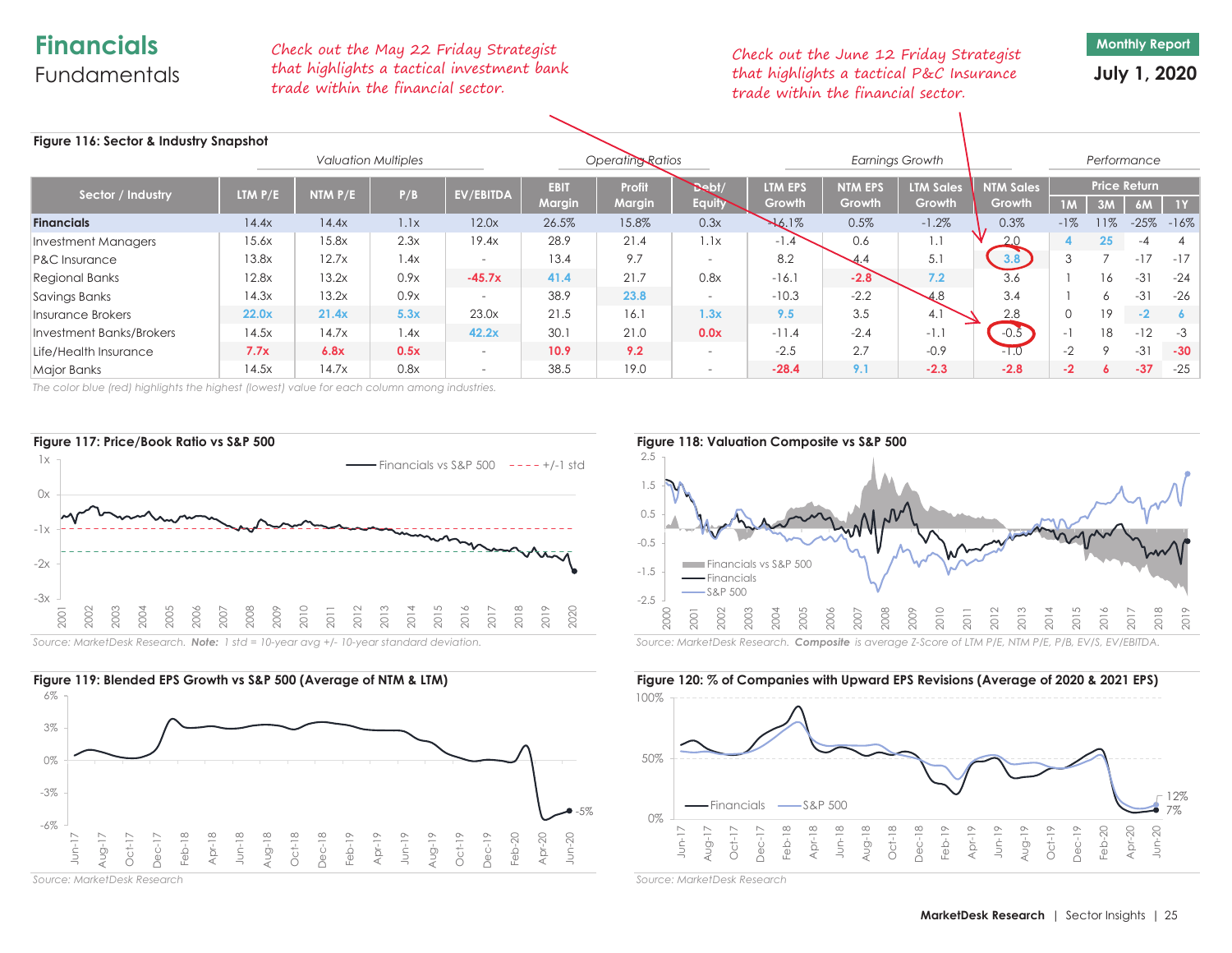# **Financials**

# Technicals & Sentiment

Financials' technicals appear to present a favorable risk /reward setup. The -1std line in the y/y sector and relative return vs the S&P 500 historically served as a reliable support line since 2010. However...

**Monthly Report July 1, 2020**



*Source: MarketDesk Research*



*Source: MarketDesk Research*



*Source: MarketDesk Research. ETF Flows are based on 5 largest sector ETFs.*





*Source: MarketDesk Research. H/L Index = (% of New 52wk Highs vs % of New 52wk Lows)-(50%)*



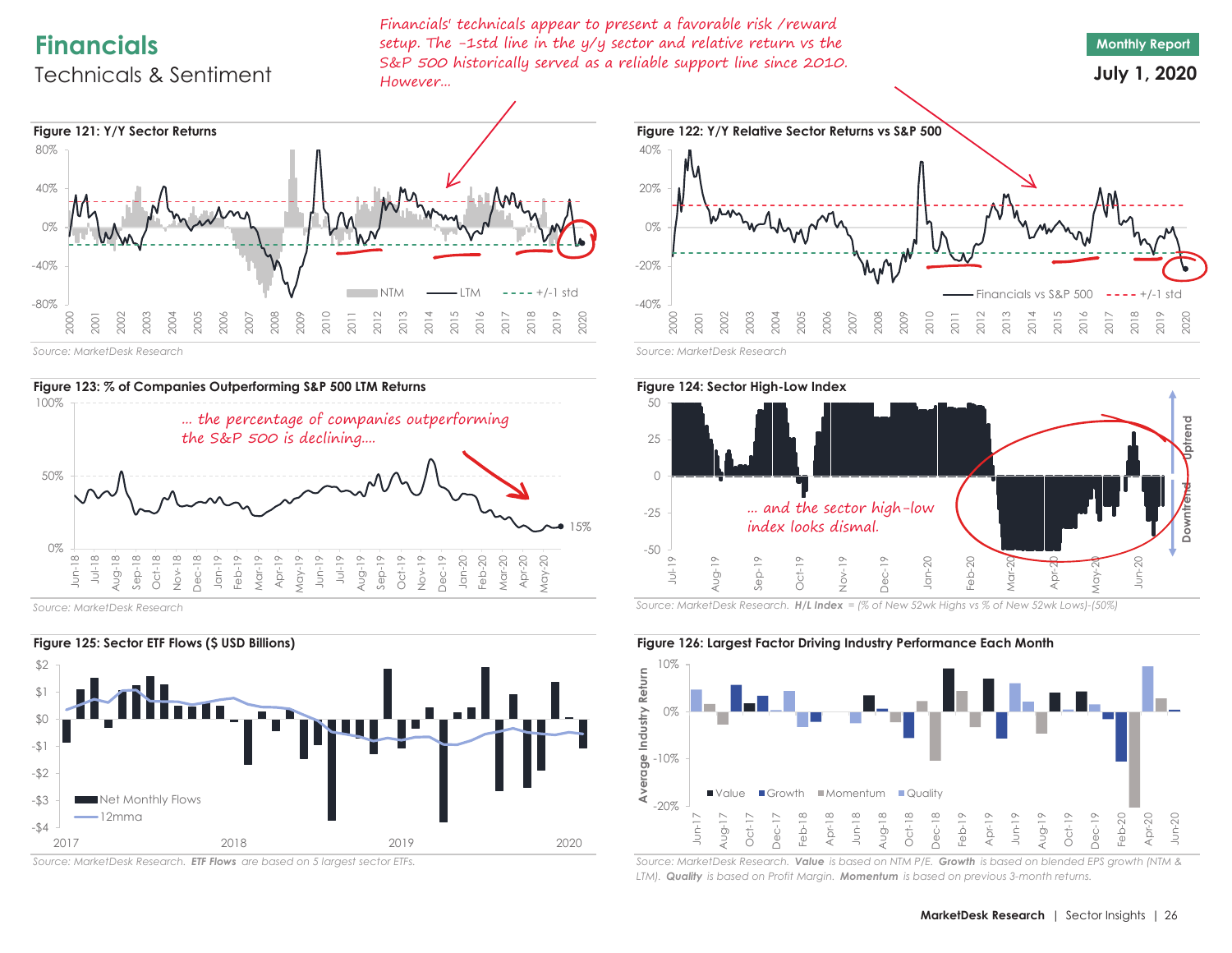# **Real Estate**Fundamentals

Overall, investors are overly pessimistic about the real estate sector in our view. Real estate is the only sector where NTM EPS growth is forecasted to be negative...

**Monthly Report**

**July 1, 2020**

| Figure 127: Sector & Industry Snapshot |                             |           |      |           |                         |               |               |         |                        |                  |                  |                     |             |       |                |  |
|----------------------------------------|-----------------------------|-----------|------|-----------|-------------------------|---------------|---------------|---------|------------------------|------------------|------------------|---------------------|-------------|-------|----------------|--|
| <b>Valuation Multiples</b>             |                             |           |      |           | <b>Operating Ratios</b> |               |               |         | <b>Earnings Growth</b> |                  |                  |                     | Performance |       |                |  |
| Sector / Industry                      | <b>LTM <math>P/E</math></b> | NTM $P/E$ | P/B  |           | <b>EBIT</b>             | Profit        | Debt/         | LTM EPS | <b>NTM EPS</b>         | <b>LTM Sales</b> | <b>NTM Sales</b> | <b>Price Return</b> |             |       |                |  |
|                                        |                             |           |      | EV/EBITDA | <b>Margin</b>           | <b>Margin</b> | <b>Equity</b> | Growth  | Growth                 | Growth           | Growth           | <b>TM</b>           | 3M          | 6M    | 1Y             |  |
| <b>Real Estate</b>                     | 17.8x                       | 17.4x     | 2.3x | 17.7x     | 21.2%                   | 13.3%         | 1.2x          | $-2.3%$ | $-2.9\%$               | $-2.3%$          | $-0.7%$          | 1%                  | 12%         |       | $-15\% - 10\%$ |  |
| <b>Real Estate Development</b>         | 18.2x                       | 16.4x     | 1.5x | 15.4x     | 7.0                     | 6.9           | 1.6x          | $-21.9$ |                        | $-7.3$           | 0.2              |                     |             | $-30$ | $-21$          |  |
| REITS                                  | 17.9x                       | 17.2x     | 2.2x | 22.5x     | 23.8                    | 11.6          | 1.7x          | $-8.4$  | $-0.1$                 | $-1.5$           | 0.4              |                     |             |       | $-12$          |  |

*The color blue (red) highlights the highest (lowest) value for each column among industries.*





*Source: MarketDesk Research*



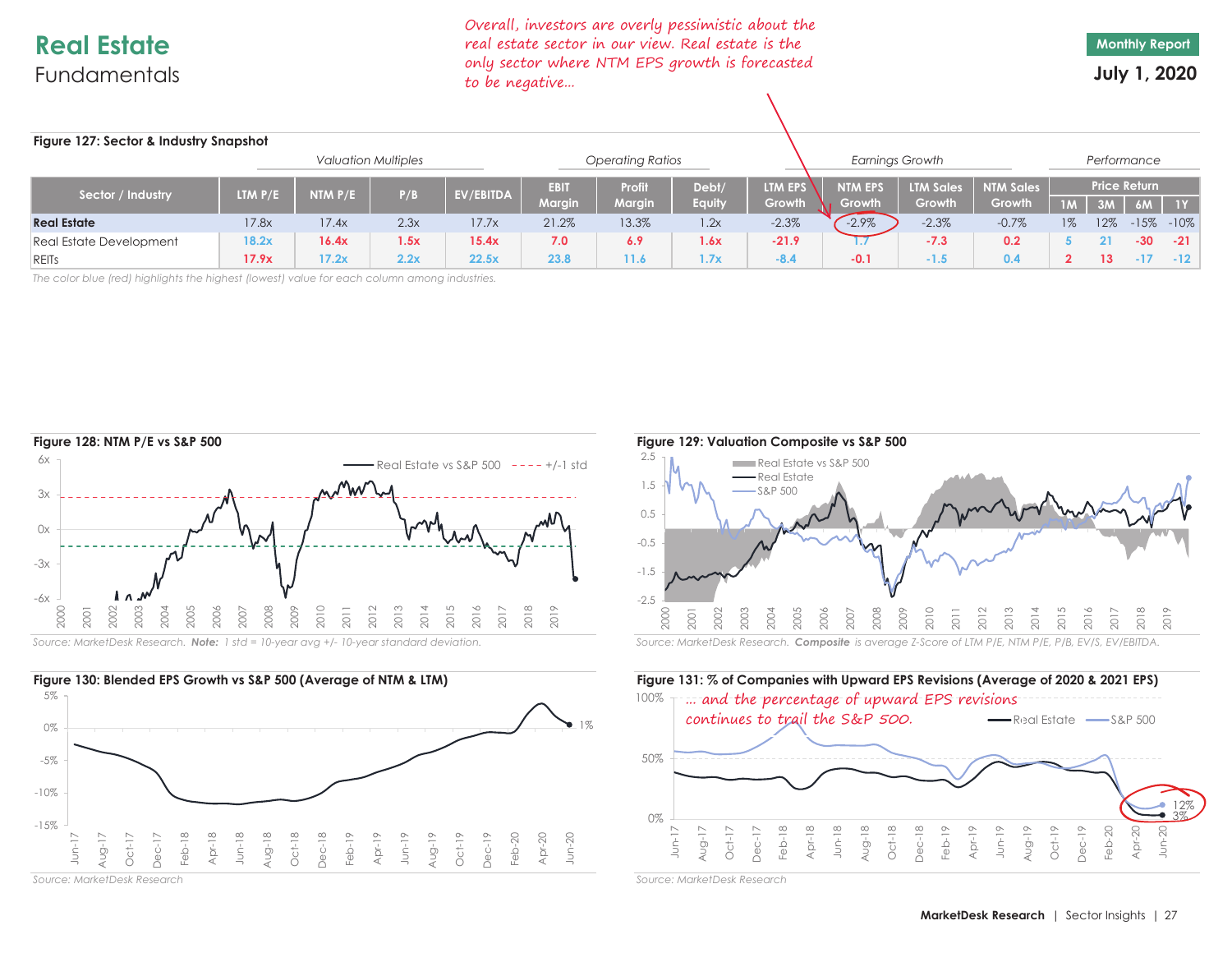# **Real Estate**

# Technicals & Sentiment

However, Real Estate's technicals present a favorable risk / reward setup in our view. The -1std line in the y/y sector and relative return vs the S&P 500 historically served as a reliable support line since 2010.



**July 1, 2020**



*Source: MarketDesk Research*



*Source: MarketDesk Research*



*Source: MarketDesk Research. ETF Flows are based on 5 largest sector ETFs.*





*Source: MarketDesk Research. H/L Index = (% of New 52wk Highs vs % of New 52wk Lows)-(50%)*